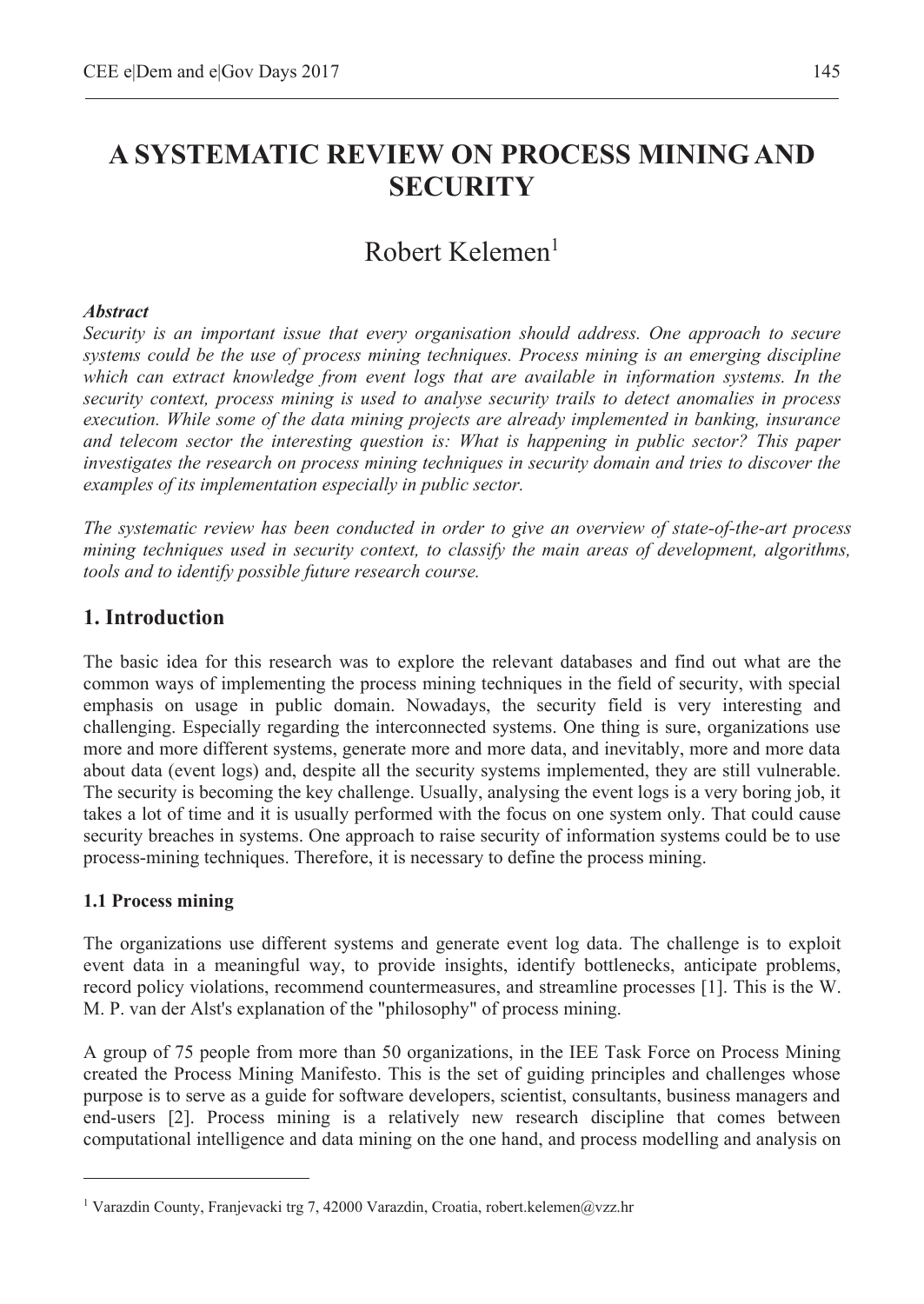the other hand [2]. The idea of process mining is to discover, monitor and improve real processes by extracting knowledge from event logs readily available in today's (information) systems. Process mining includes (automated) process discovery, conformance checking, social network/organizational mining, automated construction of simulation models, model extension, model repair, case prediction, and history-based recommendations [2]. Process mining provides an important bridge between data mining and business process modelling and analysis [2]. A Starting point for process mining is an event log. All process mining techniques assume that it is possible to sequentially record events so that each event refers to an activity and is related to a particular case [3]. Event logs may store additional information such as the resource executing or initiating an activity, the timestamp of an event, or data elements recorded with an event [3].

Some authors [4] have already undertaken the systematic review on process mining. Their task has been to provide summary of the current trends in process mining practice and highlight the need for the future research. The research has been focused on process mining, the problems within process mining and issues to be solved regarding automatization, methods and standardization. The systematic review on security in Process-Aware Information systems (PAIS) was performed by Leitner and Rinderle-Ma [5] in 2014. The objective was to investigate research on security in PAIS and to establish common understanding of terminology in this context. It investigates which security controls are currently applied in PAIS and utilized security controls [5]. In conclusion, the authors underline that they want to detect unauthorized access or misuse of permissions in RBAC models using process mining techniques

### **1.2 Information security**

Information security defined by International Organization for Standardization [6] is the preservation of confidentiality, integrity and availability of information. Internal and external parties can use International Standard [7] to assess the organization's ability to meet the organization's own information security requirements.

It is essential that an organization identifies its security requirements. There are three main sources of security requirement [8]:

- 1. the assessment of risks to the organization, taking into account the organization's overall business strategy and objectives. Threats to assets are identified, vulnerability to and likelihood of occurrence is evaluated and potential impact is estimated through risk assessment;
- 2. the legal, statutory, regulatory and contractual requirements that an organization, its trading partners, contractors and service providers have to satisfy, and their socio-cultural environment;
- 3. the set of principles, objectives and business requirements for information handling, processing, storing, communicating and archiving that an organization has developed to support its operations.

When considering an enterprise information system, security plays a role at different levels, i.e., from the level of UNIX processes to the level of interorganizational business processes [9]. Security policies may refer to things ranging from cryptography and role-based access control to auditing and the four eyes principle. Security violations may be conducted by hackers but also by white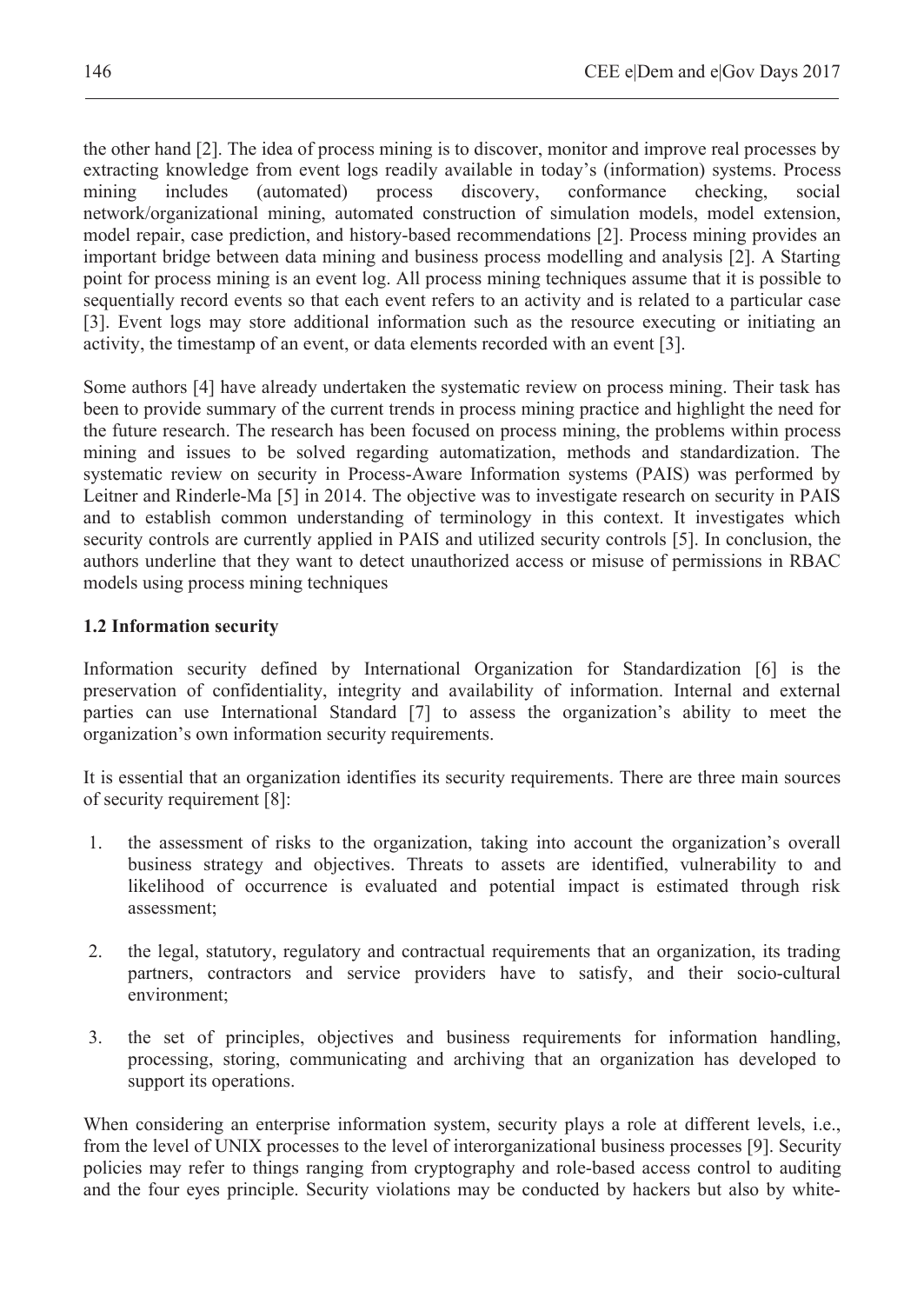collar criminals. Literature on security can be split into computer security and auditing [9]. Although computer security and auditing are at very different levels, the absence or presence of certain behavioural patterns may indicate security violations. Therefore, audit trails can be useful. Fortunately, many enterprise information systems store relevant events in some structured form [9].

An Information Security Management System (ISMS) is a systematic approach for establishing, implementing, operating, monitoring, reviewing, maintaining and improving an organization's information security to achieve business objectives [6]. It is based upon a risk assessment and the organization's risk acceptance levels designed to effectively treat and manage risks [6]. Information Security Management System (ISMS) involves the following essential components [10]: 1) Information security policies; 2) Organization of information security; 3) Human resource security; 4) Asset management, 5) Access control; 6) Cryptography; 7) Physical and environmental security; 8) Operations security; 9) Communications security; 10) System acquisition, development and maintenance; 11) Supplier relationships; 12) Information security incident management; 13) Information security aspects of business continuity management; 14) Compliance.

Therefore, in this research the security will imply the usage of any of above mentioned terms defined in [6].

### **1.3 Contribution**

This paper provides a systematic literature review [11] on process mining techniques adopted in the security domain with special emphasis on public sector implementations. To achieve this goal the following research questions are formulated:

- A. What are the prevailing topics in research papers on the process mining usage in security?
- B. What are the main challenges of process mining usage in security domain?
- C. What are the main possibilities for future work or identified research areas?

The rest of the paper is structured as follows: the research methodology is described in Section 2, the main explanation of research results is presented in Section 3 and finally, concluding remarks in Section 4.

## **2. Research methodology**

To gain insight on process mining implemented in the security domain a literature review has been conducted according to the general systematic review steps proposed by Kitchenham [11]. The most common reasons for undertaking a systematic review are [11]: 1) to summarise the existing evidence concerning treatment or technology e.g. to summarise the empirical evidence of the benefits and limitations of a specific agile method; 2) to identify any gaps in current research in order to suggest areas for further investigation; 3) To provide a framework/background in order to appropriately position new research activities.

### **2.1 Literature search**

The first step in literature research was to define the keywords which will be used in database search. The first keyword was "process mining" and the second "security" as the general term which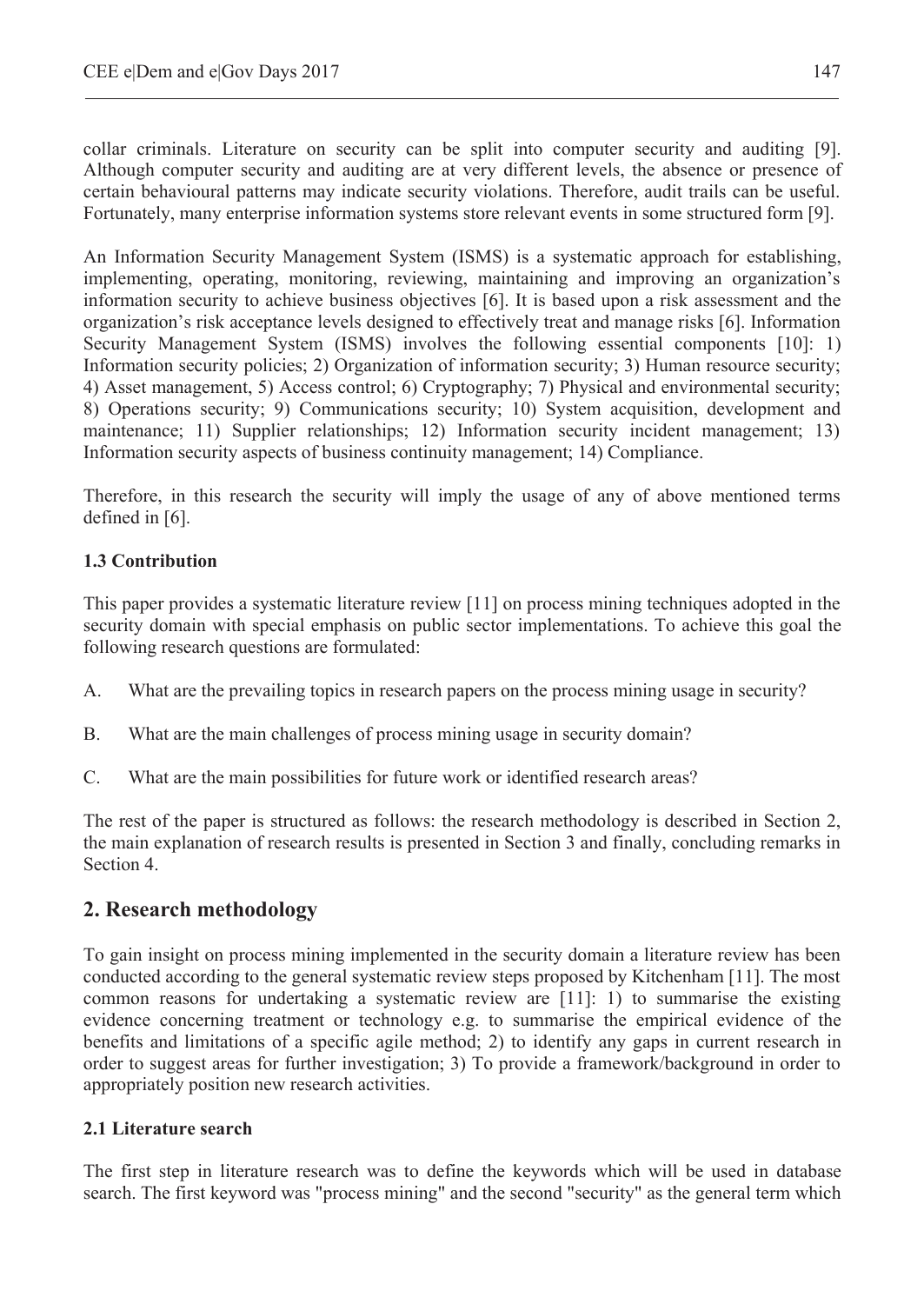includes all the essential components. The content analysis method has been used for the paper analysis and establishing categories and then counting instances that fall into each category [12]. Consequently, the database query is as follows: "process mining" AND "security".

The second step was to define the relevant databases to perform search: 1) Web of Science; 2) Computer Science Bibliography – DBLP; 3) Science Direct; 4) IEEE Computer Society; 5) ACM; 6) Springer; 7) Google Scholar.

For all the databases, the search query was limited to: proceedings papers and articles, timespan from 2000 -2016, and categories: Computer science information systems, Computer Science theory methods.

The inclusion and exclusion criteria for article selection are presented in Table 1. Based on these criteria all the articles have been selected. The whole research has been conducted in three phases. The first phase objective has been to rise queries in databases with defined keywords and titles and keywords analysis. The articles matching the criteria have been selected. The second phase has taken into consideration the abstracts and duplicates. If the paper has matched criteria, the third phase has been performed – the full text analysis. The papers that have not matched the criteria have also been excluded from the research.

|                       | <b>PHASE 1</b>                                                                                                                                                                                                                        | <b>PHASE 2</b>                                                                                                                        | <b>PHASE 3</b>                                                                                                                             |  |  |
|-----------------------|---------------------------------------------------------------------------------------------------------------------------------------------------------------------------------------------------------------------------------------|---------------------------------------------------------------------------------------------------------------------------------------|--------------------------------------------------------------------------------------------------------------------------------------------|--|--|
|                       | Title indicates that the paper is                                                                                                                                                                                                     | $\overline{\text{of}}$<br>Abstract<br>articles                                                                                        | Topics on the process mining                                                                                                               |  |  |
|                       | about the process mining and<br>security                                                                                                                                                                                              | indicates that the paper is<br>about the process mining<br>and security                                                               | usage in security examples of<br>implementation in the public<br>sector                                                                    |  |  |
| INCLUSION<br>CRITERIA | Keywords indicate that the<br>paper is about the process<br>mining and security                                                                                                                                                       |                                                                                                                                       | The main challenges of process<br>mining usage in security domain<br>The main possibilities of future<br>work or identified research areas |  |  |
| EXCLUSION<br>CRITERIA | Title indicates that the paper is<br>about another topic, it can<br>include process mining<br>but<br>without security<br>Keywords indicate that<br>the<br>paper is about another topic<br><b>Book Chapter</b><br>PhD or Master Thesis | Abstract<br>of<br>articles<br>indicates that the paper is<br>not related to the topic<br>No abstract available<br>Duplicates excluded | There are no process mining<br>techniques related to the security<br>There are no<br>security<br><i>ssues</i><br>covered                   |  |  |

**Table 1: Paper inclusion and exclusion criteria** 

An initial search was performed during November 2016 and the initial number of 393 papers were discovered. The results of the first phase – rising queries with keywords in databases are presented in Table 2.

|               | <b>DATA SOURCE</b>           | <b>NO. PAPERS</b> |
|---------------|------------------------------|-------------------|
|               | Web Of Science               |                   |
| $\mathcal{D}$ | <b>DBLP</b>                  |                   |
| $\mathcal{D}$ | Science Direct               | 151               |
|               | <b>IEEE Computer Society</b> | 22                |
| c             | <b>ACM</b>                   |                   |
|               | Springer                     | 72                |
|               | Google Scholar               | 126               |
|               | <b>TOTAL</b>                 | 39                |

**Table 2: First phase – rising queries with keywords in databases**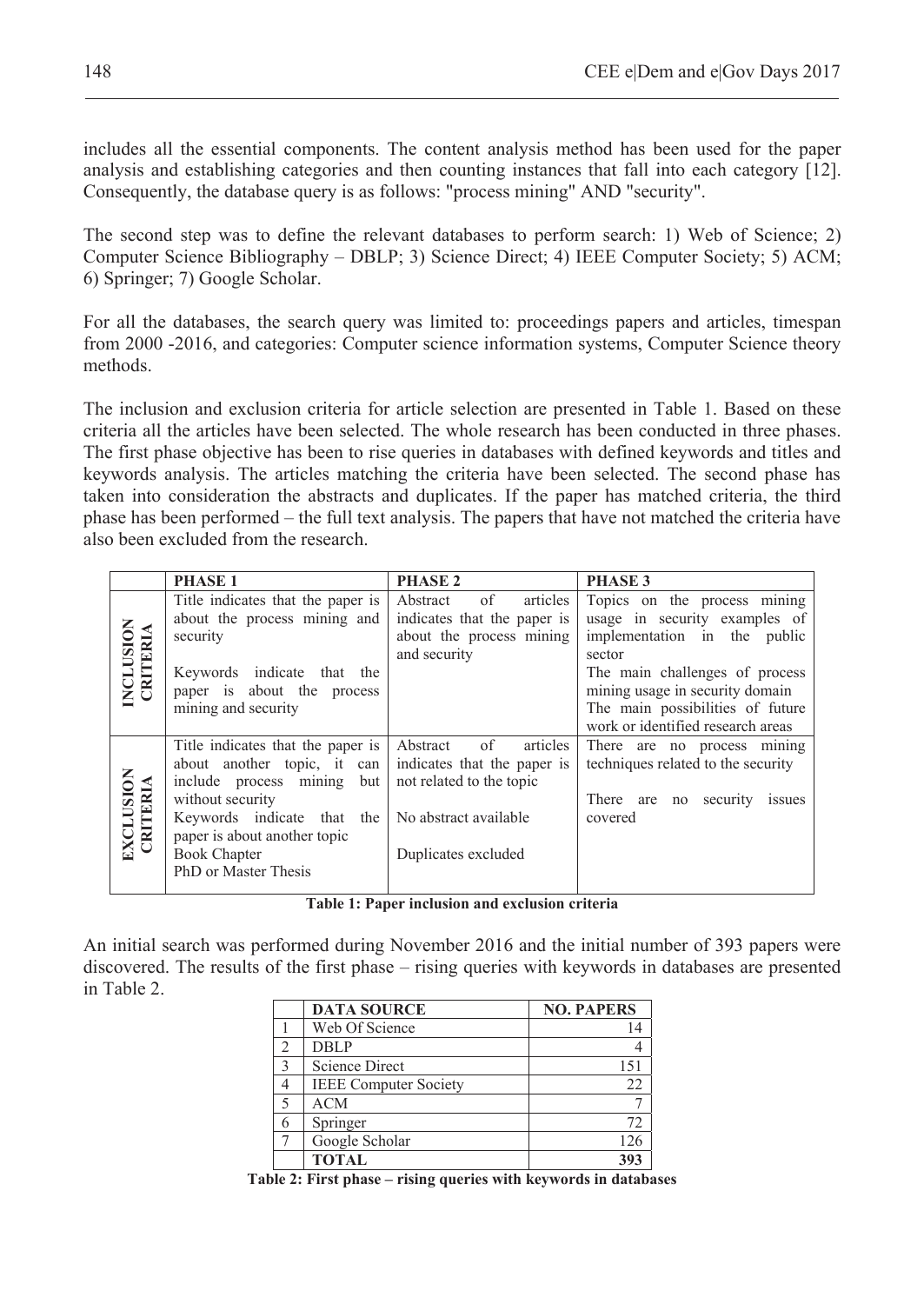The second selection was based on the analysis of the abstracts and removing duplicates. After the second phase 60 articles remained. The third selection was performed by full text analysis and final number of papers ready for analysis was 40. The results are presented in table 3.

|    | <b>DATA SOURCE</b>           | PAPERS-1ST<br>NO.    | NO. PAPERS- $2^{ND}$ | NO. PAPERS - $3RD$   |
|----|------------------------------|----------------------|----------------------|----------------------|
|    |                              | <b>PHASE RESULTS</b> | <b>PHASE RESULTS</b> | <b>PHASE RESULTS</b> |
|    | Web Of Science               | 14                   |                      |                      |
|    | <b>DBLP</b>                  |                      |                      |                      |
|    | Science Direct               | 151                  |                      |                      |
|    | <b>IEEE</b> Computer Society | 22                   |                      |                      |
|    | <b>ACM</b>                   | -                    |                      |                      |
| -6 | Springer                     | 72                   |                      |                      |
|    | Google Scholar               | 126                  | 35                   |                      |
|    | <b>TOTAL</b>                 | 393                  | 60                   |                      |

**Table 3: The number of papers according to phases** 

# **3. Research Results**

The analysis of 40 identified articles has shown that in time span 2000 - 2016 the number of articles relating to process mining and security has been rising since 2012. – Table 4.



**Figure 1: Journal/conference ratio** 

Figure 1 presents the ratio of the papers published for conferences (60%) to the papers published in journals (40%).

| YEAR         | <b>NO. PAPERS</b> |
|--------------|-------------------|
| 2004         | 1                 |
| 2005         | 1                 |
| 2008         | 4                 |
| 2009         | 2                 |
| 2010         | 1                 |
| 2011         | 3                 |
| 2012         | 6                 |
| 2013         | 6                 |
| 2014         | 5                 |
| 2015         | 4                 |
| 2016         | 7                 |
| <b>TOTAL</b> | 40                |

**Table 4: The number of papers per year**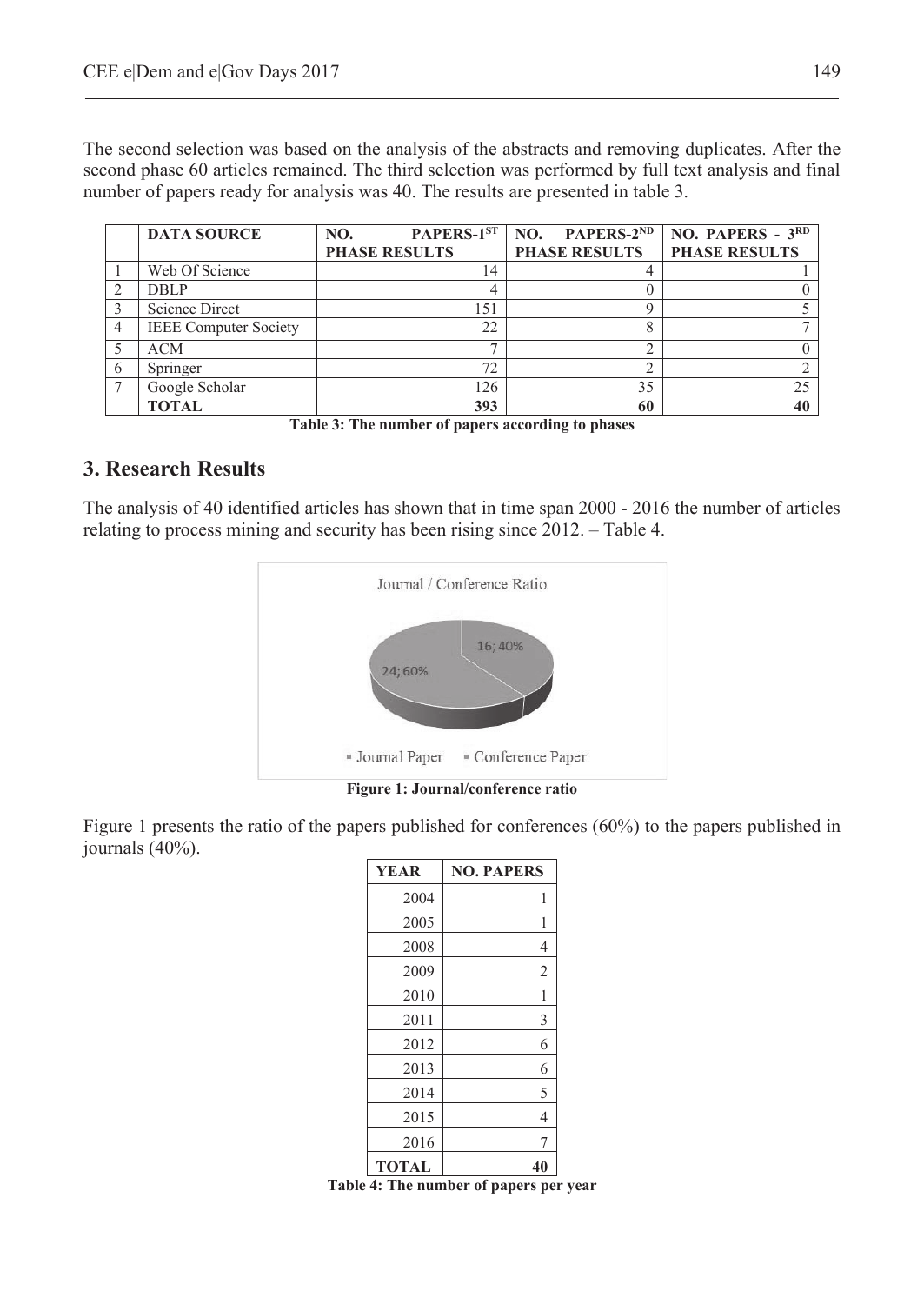Table 5 shows the Journals and the number of papers published in them according to the criteria of this research. It is very interesting that 24% of all the papers have been published in a really acknowledged journal - Information Systems journal, whose Impact factor is 1.832.

| <b>JOURNAL</b>                                                                                                | <b>NO. PAPERS</b> | IF    | <b>5 YR IF</b> | <b>SNIP</b> | <b>SJR</b> |
|---------------------------------------------------------------------------------------------------------------|-------------------|-------|----------------|-------------|------------|
| <b>Information Systems</b>                                                                                    | 4                 | 1.832 | 2.105          | 3.111       | 1.202      |
| International Journal of Business Process<br>Integration and Management                                       | $\overline{2}$    |       |                |             |            |
| Computers & Security                                                                                          |                   | 1.640 | 1.783          | 2.563       | 1.020      |
| Computing                                                                                                     |                   | 0.872 | 1.144          | 0.956       | 0.440      |
| Decision Support Systems                                                                                      |                   | 2.604 | 3.271          | 2,271       | 2.262      |
| EURASIP Journal on Information Security                                                                       |                   |       |                |             | 0.295      |
| Expert systems with applications                                                                              |                   | 2.981 | 2.879          | 2.561       | 1.839      |
| Information and Software Technology                                                                           |                   | 1.569 | 2.016          | 3.163       | 0.920      |
| International Journal of Communication<br>Networks and Information Security (IJCNIS)                          |                   |       |                |             |            |
| International Journal of Computer, Electrical,<br>Information<br>Control<br>and<br>Automation,<br>Engineering |                   |       |                |             |            |
| Journal IDA                                                                                                   |                   | 0.631 |                |             |            |
| Information<br>of<br>Journal<br>and<br>Data<br>Management                                                     |                   |       |                |             |            |
| <b>TOTAL</b>                                                                                                  | 16                |       |                |             |            |

**Table 5: The number of papers per journal** 

The most popular conferences to publish research papers in the scope of this particular research are: ACM symposium on Applied computing, Business Process Management Workshops, IEEE Conference on Communications and Network Security (CNS), International Carnahan Conference on Security Technology (ICCST) with two published papers. The list of conferences with number of published papers is presented in Table 6.

1) In the *Conformance checking* category, the three main development areas can be identified: different approaches to conformance checking, proposing new frameworks and algorithms and visualization. An approach to check if the data recorded in the event logs of a process aware information systems (PAIS) conforms to the corresponding process-related Role-based access control (RBAC) model is presented [20]. The process-related RBAC models are automatically transformed to corresponding Linear Temporal Logic (LTL) rules which are used to check the event logs for violations of the policies that are defined via the RBAC model [20]. The results of this conformance check can serve as basis for security and domain experts to detect violations [20]. In future work, authors plan to integrate presented work into related approaches for analysing the control flow [20].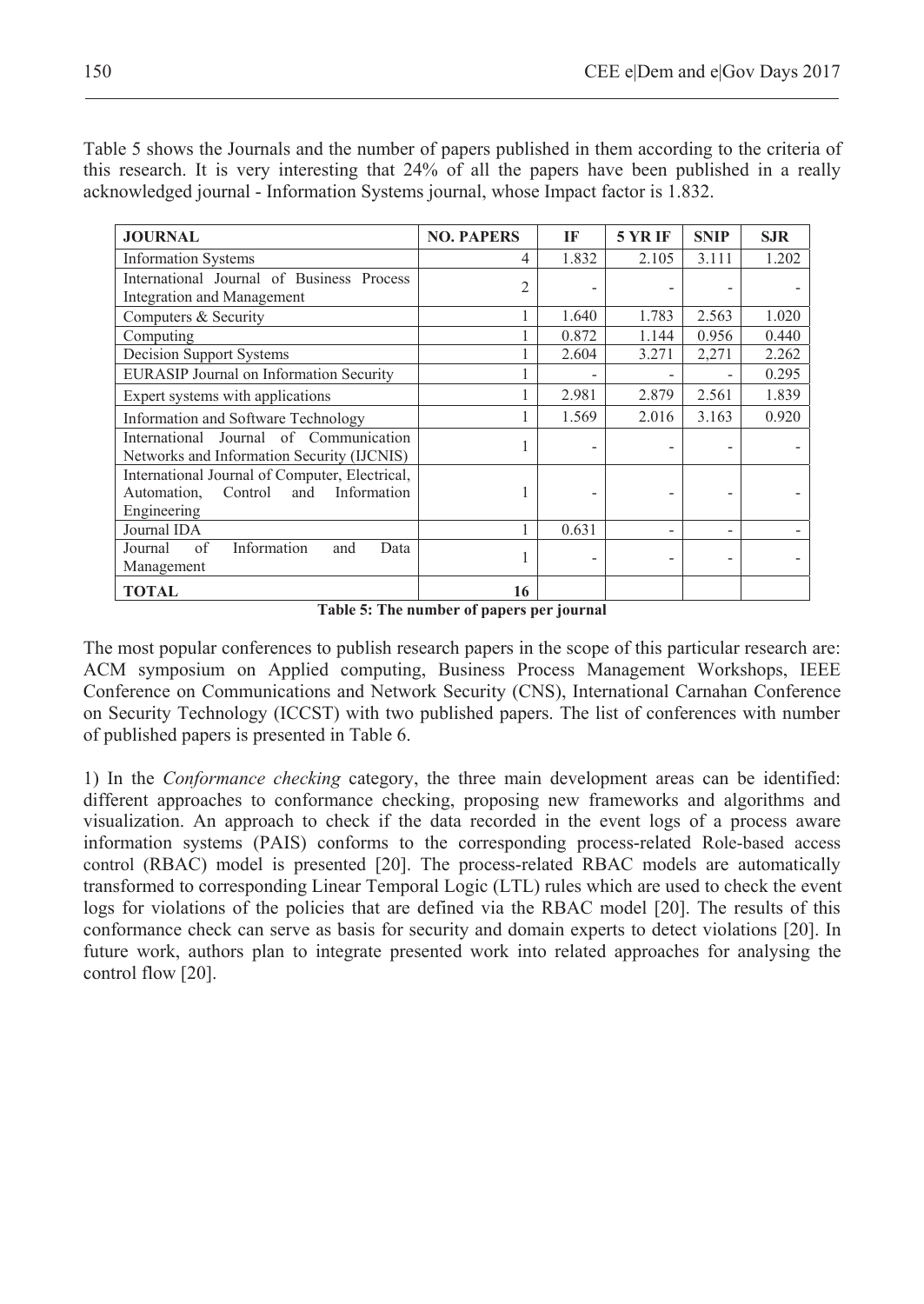| <b>VENUES</b>                                                                                                                                                      | <b>NO. PAPERS</b> |
|--------------------------------------------------------------------------------------------------------------------------------------------------------------------|-------------------|
| ACM symposium on Applied computing                                                                                                                                 | 2                 |
| <b>Business Process Management Workshops</b>                                                                                                                       | $\overline{2}$    |
| IEEE Conference on Communications and Network Security (CNS)                                                                                                       | $\overline{2}$    |
| International Carnahan Conference on Security Technology (ICCST)                                                                                                   | $\overline{2}$    |
| Advances on P2P, Parallel, Grid, Cloud and Internet Computing                                                                                                      | 1                 |
| Asia-Pacific Software Engineering Conference (APSEC)                                                                                                               | 1                 |
| <b>CEUR Workshop Proceedings</b>                                                                                                                                   | 1                 |
| Intelligence and Security Informatics                                                                                                                              | 1                 |
| International Conference of the Chilean Computer Science Society<br>(SCCC)                                                                                         | 1                 |
| International Conference on Computer, Control, Informatics and its<br>Applications (IC3INA)                                                                        | $\mathbf{1}$      |
| International Conference on Enterprise Information Systems                                                                                                         | $\mathbf{1}$      |
| International Conference on Information and Communication<br>Technology (ICoICT)                                                                                   | $\mathbf{1}$      |
| International ISC Conference on Information Security and Cryptology<br>(ISCISC)                                                                                    | 1                 |
| International Symposium on Intelligent Systems and Informatics<br>(SISY)                                                                                           | $\mathbf{1}$      |
| International Workshop on Business Process Modelling, Development<br>and Support/14th Conference on Exploring Modelling Methods for<br>Systems Analysis and Design | 1                 |
| International Workshop on Database and Expert Systems Application                                                                                                  | 1                 |
| International Workshop on Security Issues with Petri Nets and other<br>Computational Models (WISP 2004)                                                            |                   |
| Management Intelligent Systems                                                                                                                                     | 1                 |
| On the Move to Meaningful Internet Systems: OTM 2011                                                                                                               | 1                 |
| Simposio Brasileiro de Sistemas de Informação                                                                                                                      | 1                 |
| <b>TOTAL</b>                                                                                                                                                       | 24                |

**Table 6: The number of papers per conference** 

A novel technique to identify potential causes of failures in business processes based on event logs has been proposed [29]. Four types of causes can be identified and missing or unnecessary activities and behavioural patterns that differ from each other in the control flow or the time perspective can be found [29]. An approach to categorize deviations, which enables auditors to quickly gain an overview of different types of existing deviations along with their frequencies is proposed [33]. Categorizing deviating process instances can also give an insight for assessing the risk at case level [33]. An application of process mining for the financial audit has been presented in [34]. The conformance analysis can be used as an audit technique in the execution of the financial audit [34]. Using a generalized and simplified process model of an organisation's procurement process, and the event log of SAP R/3, a number of deviating process instances and fitting classes of transactions have been detected [34]. The paper Enhancing Mobile Device Security with Process Mining [43] presents a research project which uses mining of processes found in mobile device activity logs and analysis of those processes. The authors report on the lack of quality data in the area of simulated attacks. The target platform - Android - lacks capabilities required for gathering of more detailed data about processes [43]. The advantage of such process mining is its ability to perform heuristic analysis and to detect multi-channel attacks, which are difficult to catch using traditional methods. Process mining can be used to detect not only actual attacks, but also any other behaviour which could cause harm [43]. If the analysis of activity logs can be performed off-site but in near real time, it can also cover a large number of known models of harmful activity. Performed in the mobile device itself, the performance barrier of these devices is soon met [43]. An approach and a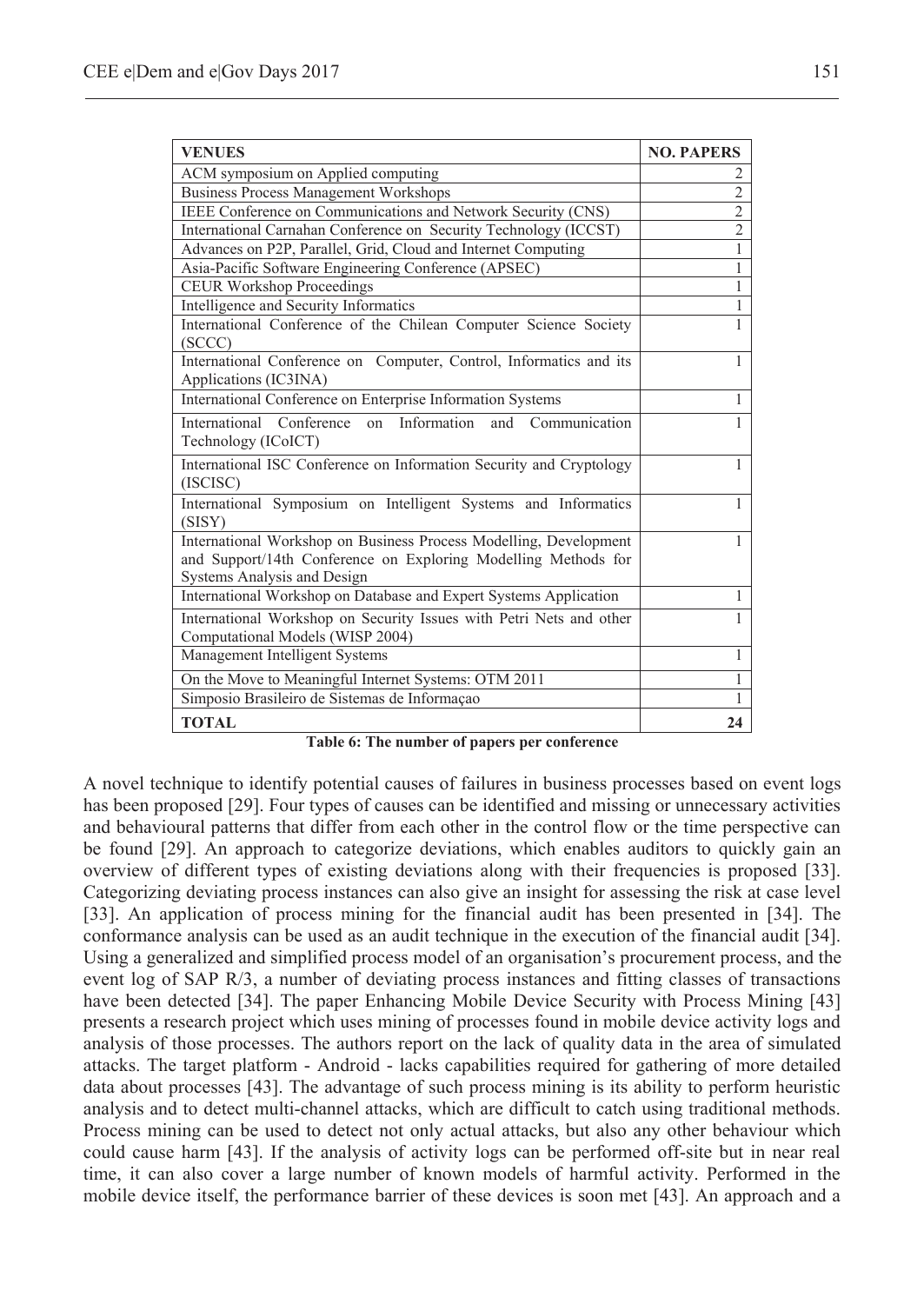supporting tool for the evaluation of the overall process risk and the prediction of process outcomes based on the analysis of information recorded in event logs has been presented [48]. It can help managers evaluate the overall risk exposure of their business processes, track the evolution of overall process risk, identify changes and predict process outcomes based on the current value of overall process risk [48]. Development of new techniques for both measuring and visualizing nonconformance and the support for further modelling languages is needed [48].

A framework which structures the field of process deviation analysis and a general outline to detect high-level process deviations has been formulated [23]. The change of patterns in PAIS provides an interesting starting point for future research [23]. A Proces Aware Host-based Intrusion Detection (PAHID) model has been introduced [25]. The model uses both anomaly detection and misuse detection techniques to provide more efficiency. Organizational perspective is considered to detect more attacks. The model is automated and flexible and can deal with large logs. In future works case perspective should also be considered to provide more accuracy and to perform an evaluation on a set of real log [25]. A methodology and infrastructure for securing and validating interorganizational business processes with high-throughput at run time is presented [27]. The method uses process mining techniques and can be used to validate and enforce security rules as well as contractual and legal requirements and is specifically adapted to distributed processes [27]. It can be used to rollback multi-step, multi-party transactions after an anomaly is detected [27]. It has been implemented for the distributed issuing infrastructure of electronic identity cards in Italy [27]. The traditional deviation detection approaches have problems in situations where event logs contain a variety of process behaviour [35]. A novel algorithm named cyclic SC which is faster than clusterbased approaches and more accurate than model-based approaches has been proposed [35]. The framework is configurable and it is used to create a concrete approach for detecting deviations from control-flow perspective [35]. A novel conformance algorithm that balances the deviations with respect to all perspectives (control-flow Data dependencies, resource assignments and time constraints) based on a customizable cost function has been proposed [36]. Some of the future work possibilities are investigating the nature and effects of different cost functions, looking at the specific alignments to dig into specific deviations at the case level, improving the visualization so that it is easier to explore a large set of alignments. In process security checking, the conformance of a case depends on the behaviour observed in other cases that are being executed [36].

A novel approach for visualizing database intrusion detection using process mining techniques modelling low-level event logs has been proposed [19]. The visualization will be able to help security officers who might not know deeply the complex system, identify the true positive detection and eliminate the false positive results [19]. One of our future research courses might be to investigate heuristics to embed them in this algorithm for the intrusion detection purpose [19].

2) The papers in the *Anomaly detection* category can be logically divided in following areas: algorithms, models and implementations. It is argued that both aspects (discovery and delta analysis) are relevant for computer security and auditing [9]. In the context of security, the concept of process mining and the  $\alpha$ -algorithm is examined to discover a process that describes all possible behaviours  $[9]$ . The  $\alpha$ -algorithm discovers a net that models all acceptable behaviour whenever the complete log given as input has only acceptable audit trails and the discovered net is a sound WFnet [9]. Once the net is discovered, the conformance of every new audit trail can be verified by playing the "token game". The anomalous audit trails do not correspond to possible firing sequences in the "token game" for the discovered net [9]. The "token game" detects the point in which the audit trail diverges from the normal behaviour and also allows the real time verification of trails [9]. The challenges Detecting Anomalous Process Execution and Checking Process Conformance are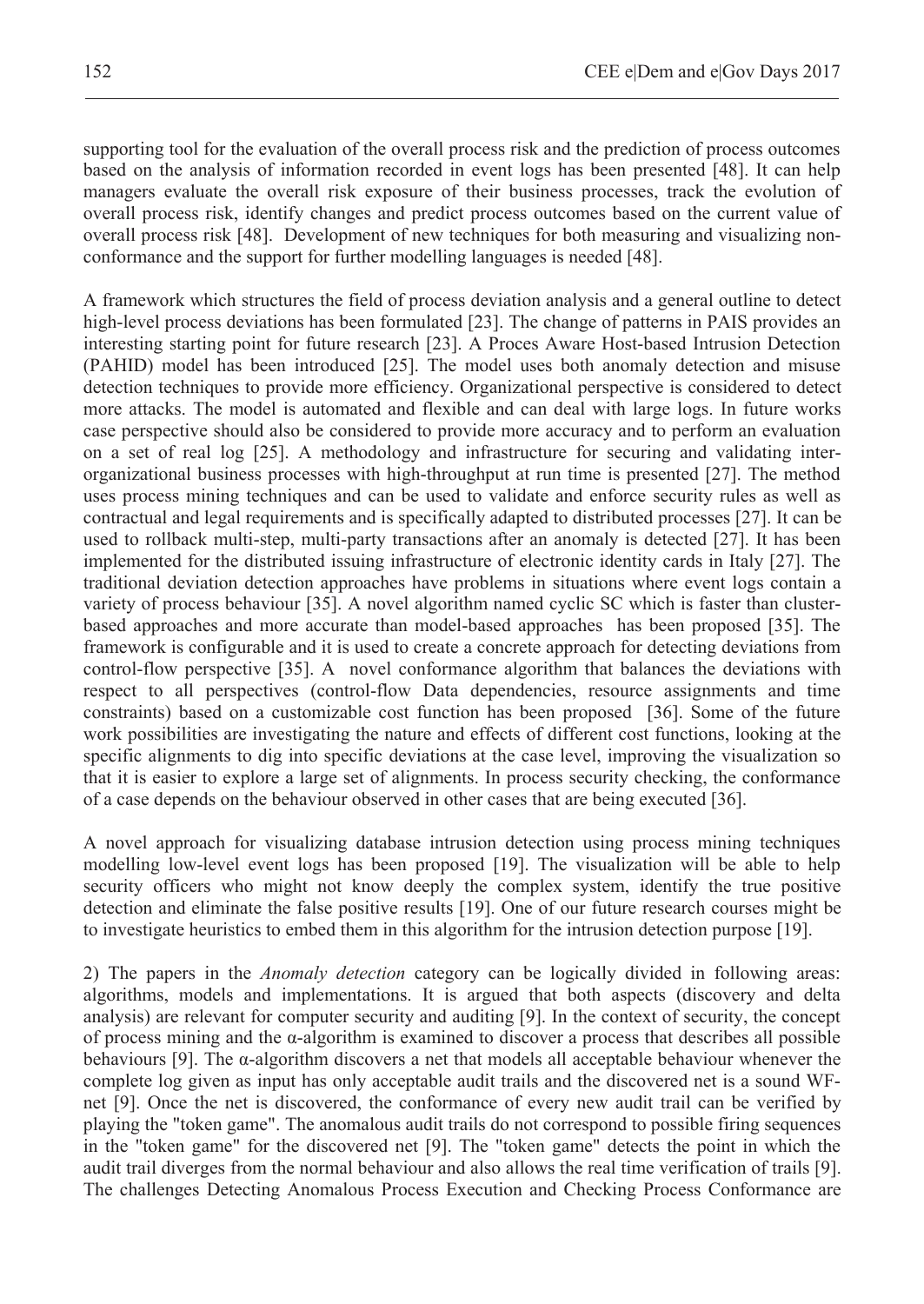highlighted. The authors predict that organizations will increasingly need to store and monitor audit trails in order to detect intrusion on low level and fraud detection on high-level security. The report on ways to automate and control business processes, and also to track misuse of their systems has been presented [15]. The control provided by normative systems may compromise the necessary flexibility to companies. The approach to identify anomalous traces, which may represent a misuse, has also been presented. The ProM framework has been described and a real application of approach has been carried out with a real log from Dutch municipality [15]. Since the presented anomaly detection approach is limited to the control-flow perspective, the data and organizational perspectives should also be considered to provide more accuracy [15]. The automated solution might be implemented using genetic algorithms as well. The research gap has been reported in anomaly detection area in the context of PAIS [16]. The two different approaches for detecting anomalous traces in a log using an algorithm based on Sampling and an algorithm based on Threshold has been presented. The research can be resumed on the assessment of other process mining algorithms and the development of other "noise" metric [16]. More detailed research regarding anomaly detection methods and assessment of algorithms has been presented [18]. Four algorithms for detecting anomalies in logs of PAIS are discussed [21]. One of the algorithms only marks as potential anomalies traces that are frequent in the log, the other three algorithms: threshold, iterative and sampling are based on mining a process model from the log, or a subset of it [21]. The research was limited because only the control-flow perspective has been adopted thus its approach is incomplete [21]. An anomaly detection algorithm for logs of PAIS based on four different metrics: fitness, structural appropriateness, behavioural appropriateness, and size has been proposed [24]. Such an algorithm is important in application scenarios where a flexible and secure business process is essential [24]. The anomaly detection algorithm was based on the process mining  $\alpha$ -algorithm. It is important to note that the accuracy of algorithms is strictly related to the following components: (i) the process mining algorithm; (ii) the metric used to evaluate the compliance variance between two logs (with and without anomalous traces); and (iii) the threshold value used to define the compliance variance limit for logs without anomalous traces [24]. The future research should consider the assessment of other process mining algorithms (e. g.  $\alpha$  – algorithm extensions), other metrics, and a deeper study of threshold values [24]. A Dynamic Threshold Algorithm for anomaly detection of traces in PAS logs is presented in order to provide a solution to balance the trade-off between flexibility and security [28]. This paper emphasises anomalies as frauds. This algorithm has a statistically significant better accuracy for both dataset of logs against the algorithms proposed in [21]. The proposal for the future work is to combine the results of Sampling and Dynamic Threshold Algorithms into a single decision [28].

In [26] a genetic-based anomaly detection model for logs of PAIS has been presented. This model is appropriate for all application domains to provide a trade-off between flexibility and security [26]. The proposed anomaly detection approach is concerned with the control-flow perspective [26]. Therefore, in the future, data and organizational perspectives will be considered to provide more accuracy [26]. An effective Business Process Mining Based Insider Threat Detection system has been introduced [30]. The system uses genetic mining method to discover the control-flow model of the business process. On that basis, the system further mines the tree-structured operator's behaviour profile. Additionally, it also gets the normal data about performance on specific events through statistical method and expert knowledge [30]. Possible abnormal behaviours that a malicious operator may perform when conducting an insider attack are analysed, as well as the influences of these behaviours on business activities [30].

A research to study the DNS traces using process mining instead of traditional statistical approach has been presented [39]. One distinctive feature is the representation of type of each message as a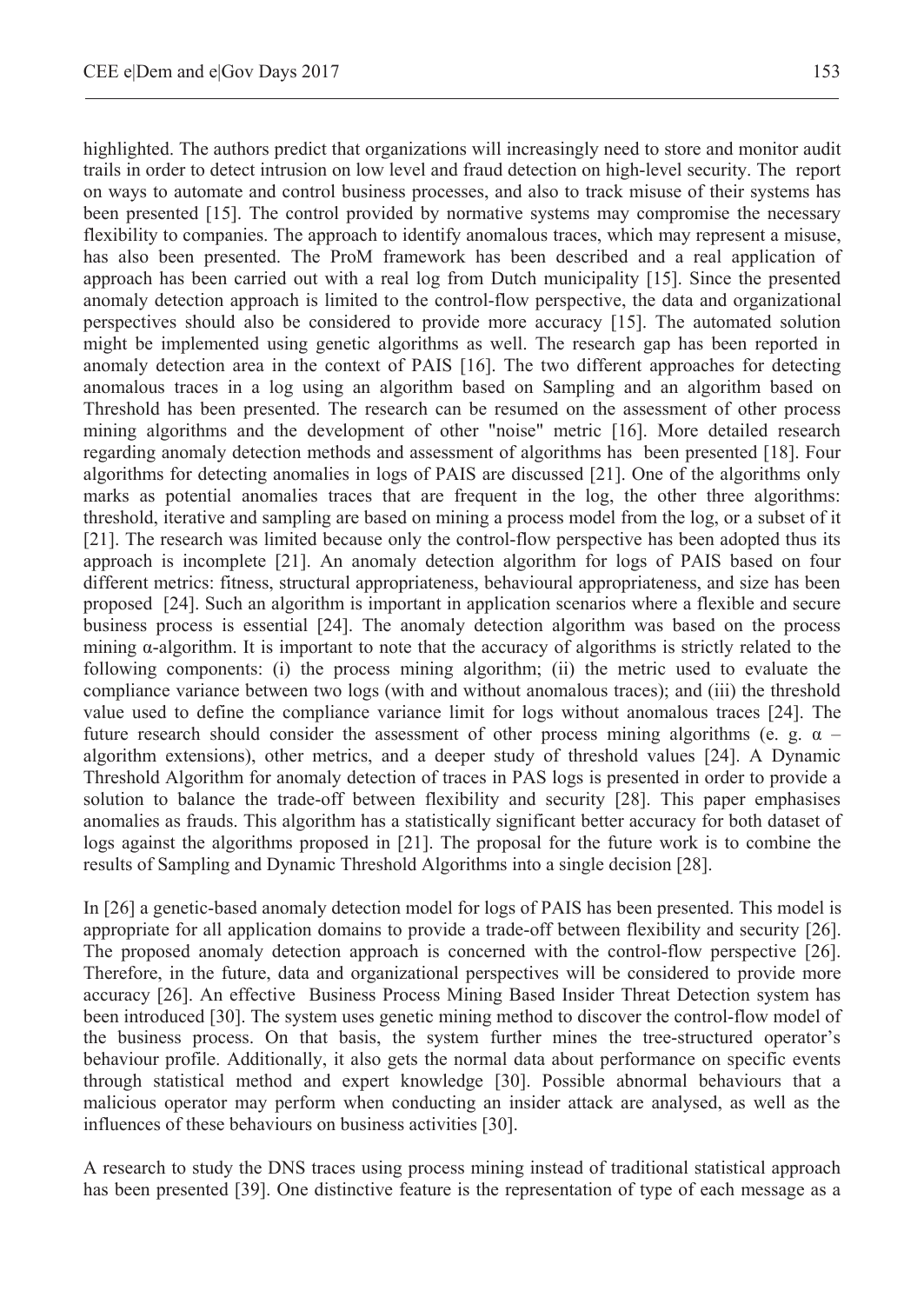node; this is different from the usual way of representing the data where each host is a node and the messages are represented as edges. This data representation could also be applied to other types of data workflows, such as HTTP and SSH negotiation [39]. This could give a new insights into how much implementations differ from the standards, as well as into discovering or detecting different types of attacks [39]. It is planned to study how this graph representation of DNS traces can be analysed by process mining and other technologies to discover new patterns and behaviours that are hard to identify otherwise: Different types of attacks may lead to different types of graphs [39]. Obtaining this information in real time or near real time could provide more information to take specific countermeasures to avoid the attack, whether by automatic or manual systems [39]. Similar to [39], an approach in using Passive Testing (used in protocol and software conformance checking) and Process Mining (used in enterprise workflow analysis) techniques for analysing DNS operation traces has been presented [44]. This approach was applied over a Day in Internet Life DNS traces for showing how easily a mail bonnet attack can be discovered [44]. As future work, it is planned to compare the results obtained using PT/PM algorithms with other techniques such as passive/active

testing and automating tools for checking the conformance of the protocols [44]. A paper on different usage of process mining techniques in order to present an application of process cube to software defect resolution process to analyse and compare process data from a multi-dimensional perspective is proposed [42]. Each process cube cell is defined by metrics from multiple process mining perspectives like control flow, time, conformance and organizational perspective [42]. The process cube with 9 dimensions: issue report timestamp, priority, state, closed status, OS, component, bug type, reporter and owner is defined [42]. OLAP cube operations: slice, dice, roll-up and drill-down, and create materialized sublog for each cell are applied [42].

3) The *Compliance control* category can be structured in following basic areas: the framework development, and automation with security. A process mining as a basis for various security audits of business process and corresponding business process management systems has been reported [13]. The process discovery has been evolved beyond original  $\alpha$ -algorithm, and there are several process discovery methods used depending on the focus of the analysis [13]. The three drawbacks are reported [13]: 1) a lack of tools capable of analysing the structures produced by process discovery algorithms, so that it is largely manual; 2) support for several desirable structures relevant for security analysis can still not be drawn from event logs; 3) precision issues regarding the structures are still missing. This indicates some of the future research course regarding "security analytics" which in general is a powerful basis for risk analysis [13]. A compliance monitoring framework that tackles three major challenges: Identification and Monitoring of Individual Activations of a Compliance Rule, Proactive Prevention of Violations and Root Cause Identification in Case of Violations has been proposed [22]. The framework enables the identification of all activations of a compliance rule and enables to "initiate" a Compliance Rule Graph (CRG) each time a new activation is observed and thus to individually monitor the activations [22]. In the future, efficiency and further addressing the interplay of CRGs should be improved. A framework for context-based analysis of transaction data to validate and secure interorganizational business processes have been proposed [40]. The analysis is based on process mining techniques and uses observations taken at all relevant communication layers which are combined with semantic analysis [40]. The presented context based analysis allows the simple implementation of complex security and compliance policies [40]. A framework for Compliance Monitoring Functionalities (CMF) that enables the systematic comparison of existing and new approaches for monitoring compliance rules over business processes during runtime has been defined [46]. The framework consists of ten Compliance Monitoring Functionalities (CMFs) and includes requirements for the constraint modelling notation, requirements with respect to the execution and user requirements [46]. The work can be further extended in several directions, e.g., to cross-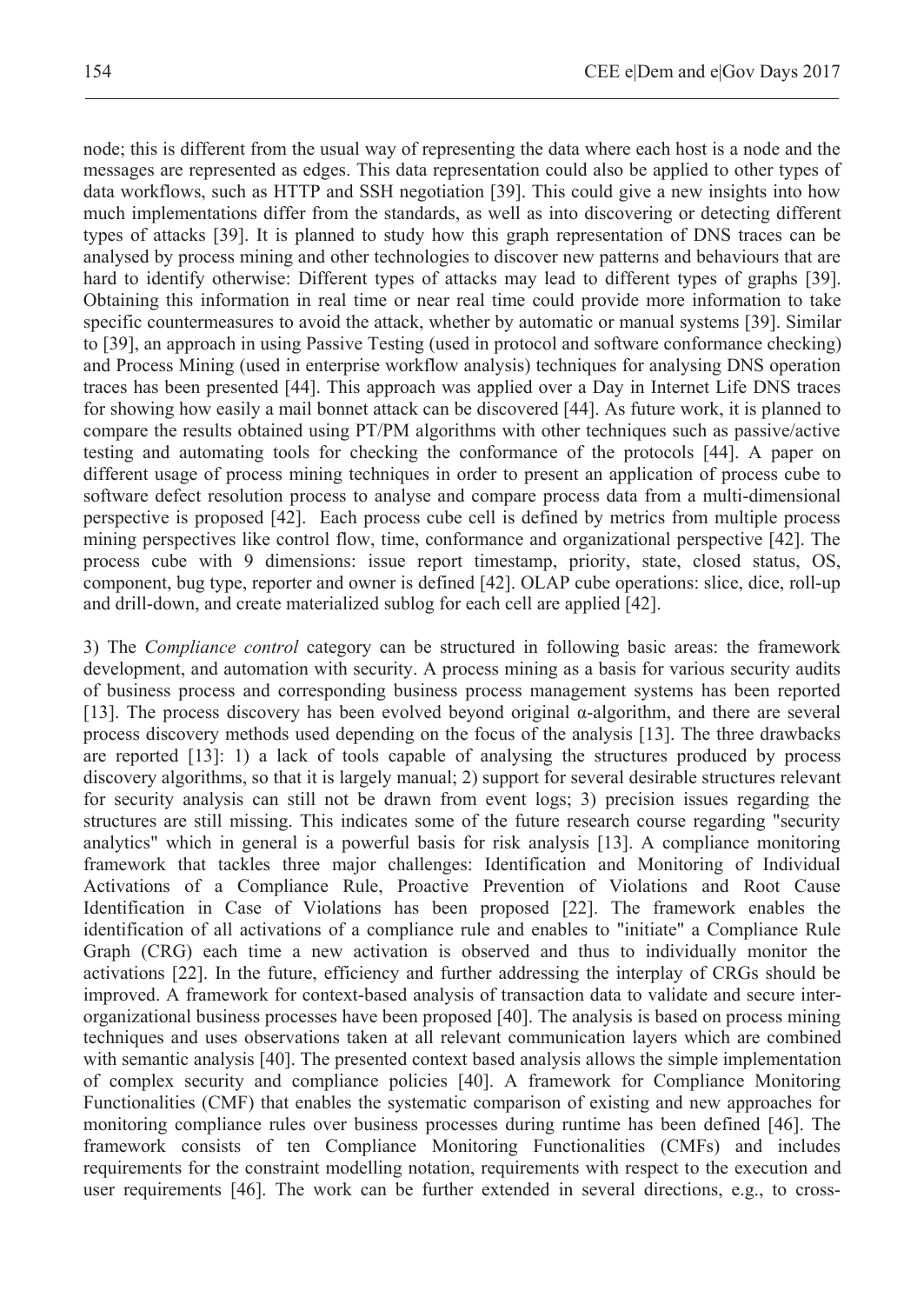organizational or configurable processes [46]. An incremental approach to check the conformance of a process model and an event log has been proposed [47]. The fitness between the log and the model is measured and the appropriateness of the model can be analysed with respect to the log [47]. Appropriateness can be evaluated from both a structural and a behavioural perspective [47]. To operationalize the ideas a Conformance Checker has been implemented within the ProM framework, and it has been evaluated using artificial and real-life event logs [47]. Future work will aim at the development of new techniques for both measuring and visualizing non-conformance, and at the support of further modelling languages.

A novel system for the provision of efficient operational support for distributed and security sensitive business processes in which automated process validation and extensive troubleshooting functionality is closely integrated with IT Service Desk (SD) operations has been presented [41]. That system's capabilities enable the efficient and automated detection and resolution of anomalies in distributed business processes [41]. The system improves Service Desk (SD) performance and increases process security through real time compliance checking [41]. The system further reduces security risks associated with SD operations and SD staff-user interactions including social engineering attacks as it allows SD staff to cross-reference user provided information with system reports [41].

4) In the *Fraud detection* category the identified papers describe the new detection methods of Process-based Fraud (PBF) and implementations. Process mining implementation in the context of transaction fraud detection has been presented in [17]. Although tools are available, they are still quite under-developed and there is need to enhance tools like ProM to better automate the audit process and to visualize results for management [17]. The ontology-based process modelling to model and capture the business process anomalies and the method of multi-level class association rule learning (ML-CARL) to detect fraud in business process has been proposed [31]. A New Method for Occupational Fraud Detection in Process Aware Information Systems is proposed [32]. In this approach, a process model is mined and its structures specified, a numerical vector for each process instance using the structures is built and then outliers in the vectors using statistical information specified [32]. These outliers are suspected of frauds. The method is focused solely on the sequence of activities. To improve the method, some other process mining algorithms, real logs time of activity execution and unauthorized performers should be performed [32]. Ahmad and Sarno have indicated that none of the several earlier proposed detection methods of Process-based Fraud (PBF) presents identification of PBF attributes and pattern clearly [38]. In order to detect PBF a PBF table pattern is required with a set of PBF attributes which are proposed in research [38]. Some future work should focus on designing a more effective pattern of PBF with domain expert [38]. A comprehensive rule-based compliance checking approach as a possible solution to eliminate the limited fit has been proposed [45]. The approach enables analysts to uncover compliance failures as well as to identify and assess potential risks [45]. The major opportunities in the research area are: effectiveness, persuasive evidence and audit independence, assumption (data quality) [45]. Improvements can be found in the ability to take additional data into account, the reduction of possible distortions (including over specification) and no need for generalization [45]. The identified challenges are: distortions in interpretation and pattern design and continuous monitoring/auditing [45]. A logical future step is to further test this approach and to tackle the identified challenges focusing on the development of a continuous monitoring/auditing approach based on process mining techniques [45].

5) In the *Risk management* category, the following areas have been identified. The first area is to propose a comprehensive process mining applicability framework that provides a clear guidance as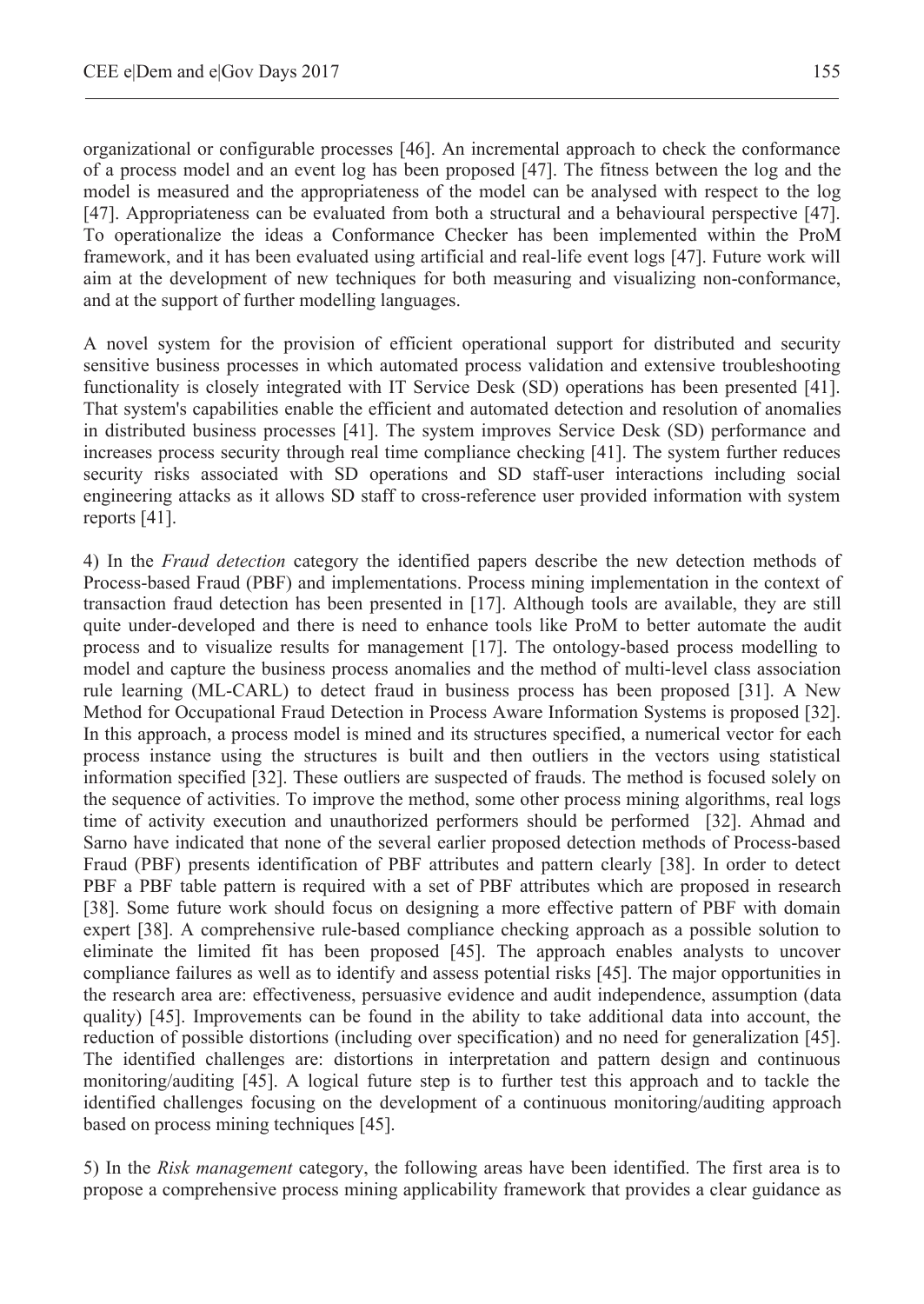well as a common language for business process mining in the context of enterprise risk management and a broader governance, risk and compliance (GRC) setting [49]. The applicability framework consists of three interrelated dimensions: (i) Process Mining Techniques Dimension (Process Discovery & Visualization, Conformance Checking & Delta Analysis and Rule-Based Property Verification); (ii) Control Functions Dimension; (iii) Control Function Activities Dimension: Discusses the potential application areas of process mining for GRC activities: Risk Identification & Assessment, Control Activities and Information, Documentation & Communication [49]. The second area is more theoretical: to provide an overview of scientific research efforts regarding the integration of security and risk considerations into business process management [14] and to provide a review of existing literature in financial fraud detection and compare their findings [50]. Some challenges [14] were identified: 1) Consideration of different impact perspectives; 2) Occurrence probabilities; 3) Extension of security/dependability attributes (availability, confidentiality, integrity, accountability, safety, etc.); 4) Efficient resource allocation taking security aspects into account; 5) Improvements on the current business process notations to facilitate risk/security evaluation; 6) Providing metrics on the security robustness of business processes.

6) In the *Access Management* category the authors reports that hardly any supportive means for the automated detection and refinement as well as management of identity and access management (IAM) policies are available [37]. A dynamic policy management process (DPMP) which structures the activities required for policy management in identity and access management environments into four phases [37] has been proposed. It facilitates a mining engine which generates policy recommendations based on contextual data of employees and further presents gathered results to human IAM engineers [37]. For future work, it is planned to extend the DPMP in order to improve the representation and management of policy recommendations and provide an analysis of policy interdependencies [37].

7) The first *systematic literature review* on security in PAIS [5] have taken into the consideration different aspects of security in PAIS. In the future work, they aim at working towards closing the gap between security research in Information Systems and PAIS, to concentrate on some of the open issues outlined in the paper such as the development of detection and reaction controls and to investigate the evaluation of inter-instance constraints with mining techniques [5].

# **4. Conclusion**

In this research 393 papers have been proven to fulfil the criteria claiming that process mining techniques must be implemented in the field of security with special emphasis on implementation in public domain. The systematic review method has been chosen and in three iterations based on clearly defined criteria 40 papers have been selected. At first sight, it was concerning that the total number of 40 papers is not impressive in such a field, but with ongoing research the systematic review paper [5] has been discovered where authors have underlined that some future work should further explore the process mining as the next big topic. That finding has confirmed the right course of this research which is combining process mining with security and has also revealed that there could be some room for further investigations.

At the beginning of the research three research questions have been formulated: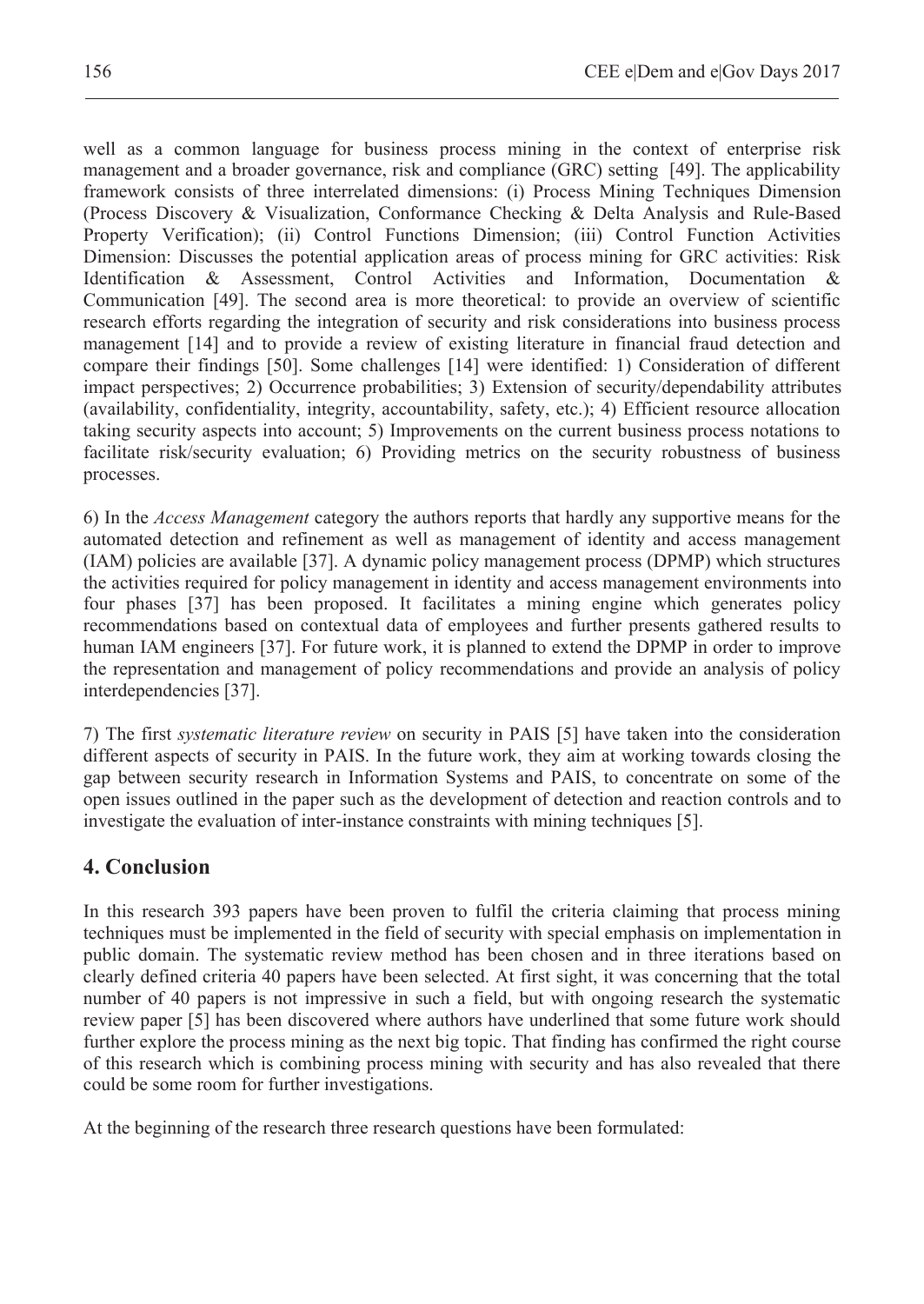- A. What are the prevailing topics in research papers on the process mining usage in security?
- B. What are the main challenges of process mining usage in security domain?
- C. What are the main possibilities for future work or identified research areas?

The answer to the first research question has been given using the content analysis. In selected papers 6 security categories have been identified: conformance checking; anomaly detection; compliance control; fraud detection; risk management; access management. The most popular security categories are Conformance checking which has been analysed in the 30% of all the published papers and the Anomaly detection with 30% of all published papers. The complete list of the prevailing topics in research papers on the process mining usage in security is presented in Table 7.

| No. | <b>SECURITY CATEGORY</b>                                                                    | <b>NO. PAPERS</b> |
|-----|---------------------------------------------------------------------------------------------|-------------------|
|     | Conformance checking [19], [20], [23], [25], [27], [29], [33], [34], [35], [36], [43], [48] | 12                |
|     | Anomaly detection [9], [15], [16], [18], [21], [24], [26], [28], [30], [39], [42], [44]     |                   |
|     | Compliance control [13], [22], [40], [41], [46], [47]                                       | 6                 |
|     | Fraud detection [17], [31], [32], [38], [45]                                                |                   |
|     | Risk management [14], [49], [50]                                                            |                   |
| 6   | Access management [37]                                                                      |                   |
|     | Systematic review [5]                                                                       |                   |
|     | <b>TOTAL</b>                                                                                | 40                |

**Table 7: The number of papers per Security Category** 

The second research question has dealt with the main challenges of process mining usage in security domain. The answer to this question has been provided in the text analysis of selected papers where it was possible to extract this information.

The challenges Detecting Anomalous Process Execution and Checking Process Conformance have been highlighted. Some research has been incomplete because only one perspective has been adopted in the research.

The lack of tools capable of analysing the structures produced by process discovery algorithms has been pointed out. Support for several desirable structures relevant for security analysis (e.g. such as process structures with data and role hierarchies) could still not be drawn from event logs. Precision issues regarding the structures are, for the most approaches, still missing. Extension of security/dependability attributes (availability, confidentiality, integrity, accountability, safety, etc.) is needed. Efficient resource allocation taking security aspects into account is necessary. Improvements on the current business process notations to facilitate risk/security evaluation should be undertaken. Providing metrics on the security robustness of business processes is necessary.

In the paper Intelligent financial fraud detection: A comprehensive review [45] of some of the key issues associated with financial fraud detection and suggested areas for future research are presented as follows:

x Typical classification problems: CI and data mining-based financial fraud detection is subject to the same issues as other classification problems, such as feature selection, parameter tuning, and analysis of the problem domain.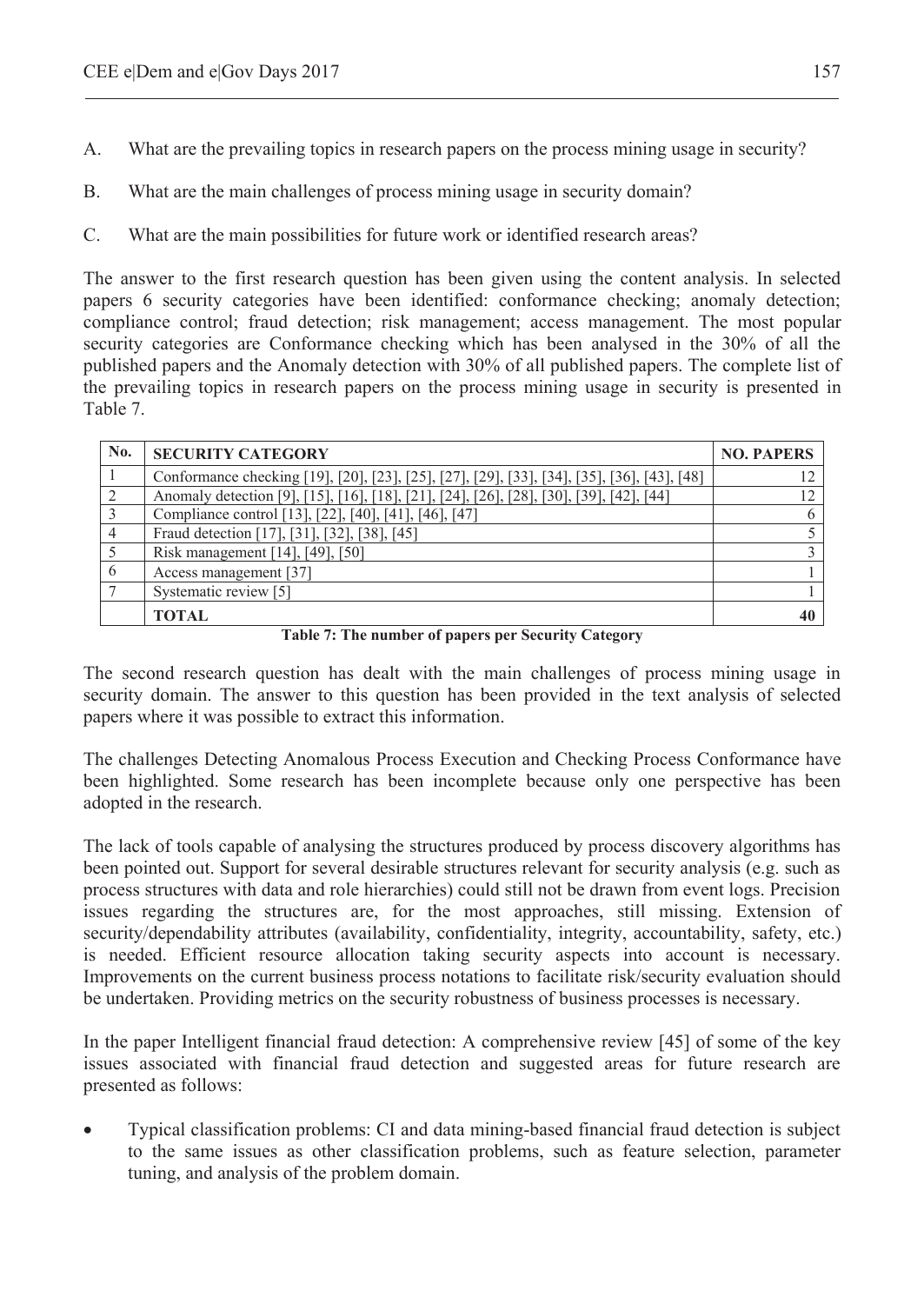- Fraud types and detection methods: Financial fraud is a diverse field and there has been a large imbalance in both fraud types and detection methods studied: some have been studied extensively while others, such as hybrid methods, have only been looked at superficially.
- Privacy considerations: Financial fraud is a sensitive topic and stakeholders are reluctant to share information on the subject. This has led to experimental issues such as under sampling.
- Computational performance: As a high-cost problem it is desirable for financial fraud to be detected immediately. Very little research has been conducted on the computational performance of fraud detection methods for use in real-time situations.
- Evolving problem: Fraudsters are continually modifying their techniques to remain undetected. As such detection methods are required to be able to constantly adapt to new fraud techniques. Disproportionate misclassification costs: Fraud detection is primarily a classification problem with a vast difference in misclassification costs. Research on the performance of detection methods with respect to this factor is an area which needs further attention.
- Generic framework: Given that there are many varieties of fraud, a generic framework which can be applied to multiple fraud categories would be valuable.

The third research question has investigated which are the main possibilities of future work or identified research areas?

The authors predict that organizations will increasingly need to store and monitor audit trails in order to detect intrusion on low level and fraud detection on high-level security. Since the presented anomaly detection approach is limited to the control-flow perspective, the data and organizational perspectives should also be considered to provide more accuracy. One of the future work proposals is to combine the results of Sampling and Dynamic Threshold Algorithms into a single decision for anomaly detection in PAS logs [28].

Bustos-Jimnez et al. suggests further research in process mining and other technologies in order to analyse graph representation of DNS traces to discover new patterns and behaviours that are hard to identify otherwise: Different types of attacks may lead to different types of graphs [39]. Obtaining this information in real time or near real time could provide more information to take specific countermeasures to avoid the attack, whether by automatic or manual systems [39].

Process mining has been used as a basis for various security audits of business process and corresponding business process management systems. However, there is a lack of tools capable of analysing the structures produced by process discovery algorithms, so that it is largely manual [13]. Secondly, support for several desirable structures relevant for security analysis [13]. Thirdly, precision issues regarding the structures are, for the most approaches, still missing [13].

Although tools for fraud detection are available, they are still quite unreliable and such tools like ProM should be enhanced in order to better automate the audit process and to visualize results for management. Some authors suggest that the future research should consider the assessment of other process mining algorithms (e. g.: extensions of  $\alpha$  -algorithm), other metrics, and a deeper study of threshold values. Some future work should be directed towards designing a more effective pattern of PBF with domain expert.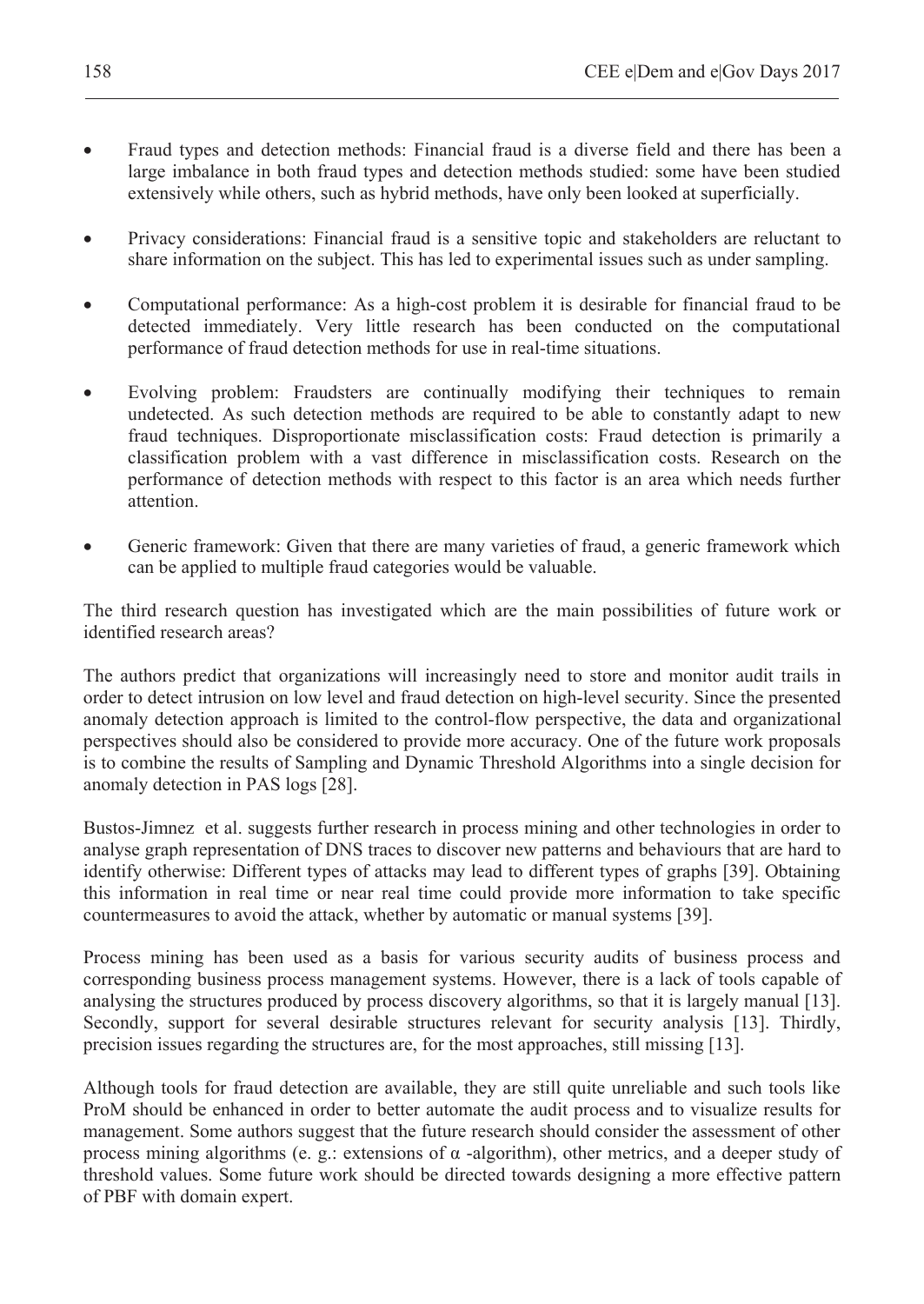Possible future research directions are: investigating the nature and effects of different cost functions, looking at the specific alignments to dig into specific deviations at the case level, improving the visualization so that it is easier to explore a large set of alignments.

The development of new techniques for both measuring and visualizing non-conformance with the support of further modelling languages are needed.

Regarding implementation of process mining in public sector, only two papers have explicitly stated that real application has been carried out. The first identified paper was Anomaly Detection Using Process Mining [15]. The ProM framework has been described and a real application of approach has been carried out with a real log from Dutch municipality [15], the second paper was Balanced multi-perspective checking of process conformance [36] where the process mining algorithm is used in management of road traffic fines.

# **5. References**

- [1] VAN DER ALST, W. M. P.: *Process Mining Discovery, Conformance and Enhancement of Business Processes*. Berlin: Springer-Verlag Berlin Heidelberg, 2011.
- [2] VAN DER AALST, W. *et al.,*: Process Mining Manifesto, in *Business Process Management Workshops*, vol. 99, F. Daniel, K. Barkaoui, and S. Dustdar, Eds. Berlin, Heidelberg: Springer Berlin Heidelberg, 2012, pp. 169–194.
- [3] VAN DER AALST, W. M. P. and DUSTDAR, S.: Process Mining Put into Context, *IEEE Internet Comput.*, vol. 16, no. 1, pp. 82–86, Jan. 2012.
- [4] TIWARI, A. TURNER, C. J. and MAJEED, B.: A review of business process mining: state-of-the-art and future trends, *Bus. Process Manag. J.*, vol. 14, no. 1, pp. 5–22, Feb. 2008.
- [5] LEITNER, M. and RINDERLE-MA, S.: A systematic review on security in Process-Aware Information Systems – Constitution, challenges, and future directions, *Inf. Softw. Technol.*, vol. 56, no. 3, pp. 273–293, Mar. 2014.
- [6] Information technology Security techniques Information security management systems — Overview and vocabulary, ISO/IEC 27000:2014. International Organization for Standardization, 2014.
- [7] Information technology Security techniques Information security management systems Requirements (ISO/IEC 27001:2013). International Organization for Standardization, 2013.
- [8] Information technology Security techniques Code of practice for information security controls (ISO/IEC 27002:2013+Cor 1:2014). International Organization for Standardization, 2014.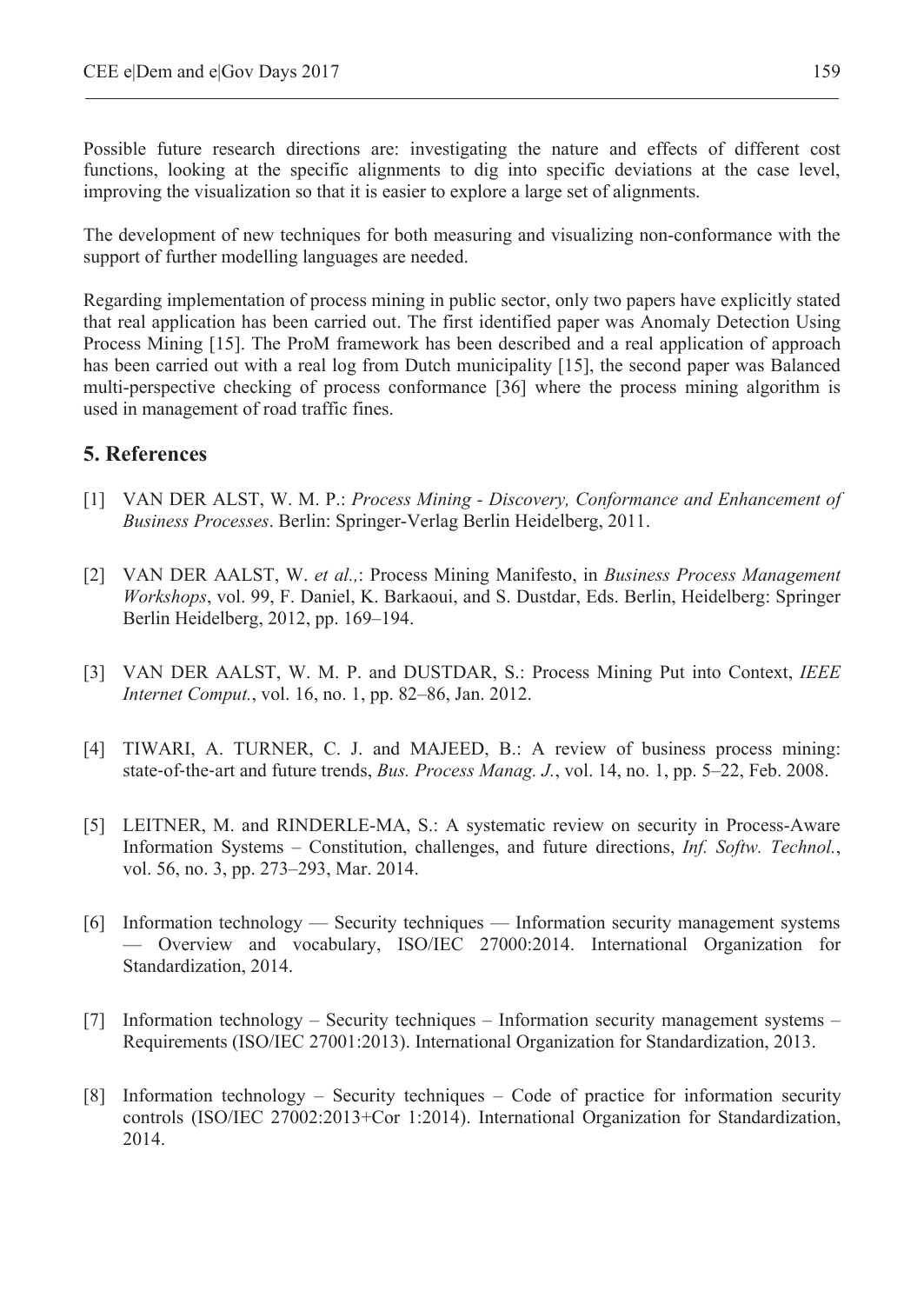- [9] VAN DER AALST, W. M. P. and DE MEDEIROS, A. K. A.: Process Mining and Security: Detecting Anomalous Process Executions and Checking Process Conformance, *Electron. Notes Theor. Comput. Sci.*, vol. 121, pp. 3–21, Feb. 2005.
- [10] BSI-Standard 100-1, Information Security Management Systems (ISMS). Bundesamt für Sicherheit in der Informationstechnik (BSI), Godesberger Allee 185 -189, 53175 Bonn, 2008.
- [11] KITCHENHAM, B.: Procedures for performing systematic reviews, *Keele UK Keele Univ.*, vol. 33, p. 2004, 2004.
- [12] SILVERMAN, D., *Interpreting Qualitative Data*, 5th ed. Los Angeles: SAGE.
- [13] ACCORSI, R., STOCKER, T. and MÜLLER, G.: On the Exploitation of Process Mining for Security Audits: The Process Discovery Case, in *Proceedings of the 28th Annual ACM Symposium on Applied Computing*, New York, NY, USA, 2013, pp. 1462–1468.
- [14] JAKOUBI, S., TJOA, S., GOLUCH, G. and QUIRCHMAYR, G.: A Survey of Scientific Approaches Considering the Integration of Security and Risk Aspects into Business Process Management, 2009, pp. 127–132.
- [15] BEZERRA, F., WAINER, J. and VAN DER AALST, W. M. P.: Anomaly Detection Using Process Mining, in *Enterprise, Business-Process and Information Systems Modeling*, vol. 29, T. Halpin, J. Krogstie, S. Nurcan, E. Proper, R. Schmidt, P. Soffer, and R. Ukor, Eds. Berlin, Heidelberg: Springer Berlin Heidelberg, 2009, pp. 149–161.
- [16] BEZERRA, F. and WAINER, J.: Anomaly detection algorithms in logs of process aware systems, 2008, p. 951.
- [17] JANS, M., VAN DER WERF, J. M., LYBAERT, N. and VANHOOF, K.: A business process mining application for internal transaction fraud mitigation, *Expert Syst. Appl.*, vol. 38, no. 10, pp. 13351–13359, Sep. 2011.
- [18] BEZERRA, F. and WAINER J.: Anomaly Detection Algorithms in Business Process Logs, in *Proceedings of the Tenth International Conference on Enterprise Information Systems,* Barcelona, 2008, vol. AIDSS.
- [19] HUYNH, V. H. and LE, A. N. T.: Process Mining and Security: Visualization in Database Intrusion Detection, in *Intelligence and Security Informatics*, vol. 7299, M. Chau, G. A. Wang, W. T. Yue, and H. Chen, Eds. Berlin, Heidelberg: Springer Berlin Heidelberg, 2012, pp. 81– 95.
- [20] BAUMGRASS, A., BAIER, T., MENDLING J. and STREMBECK, M.: Conformance Checking of RBAC Policies in Process-Aware Information Systems, in *Business Process*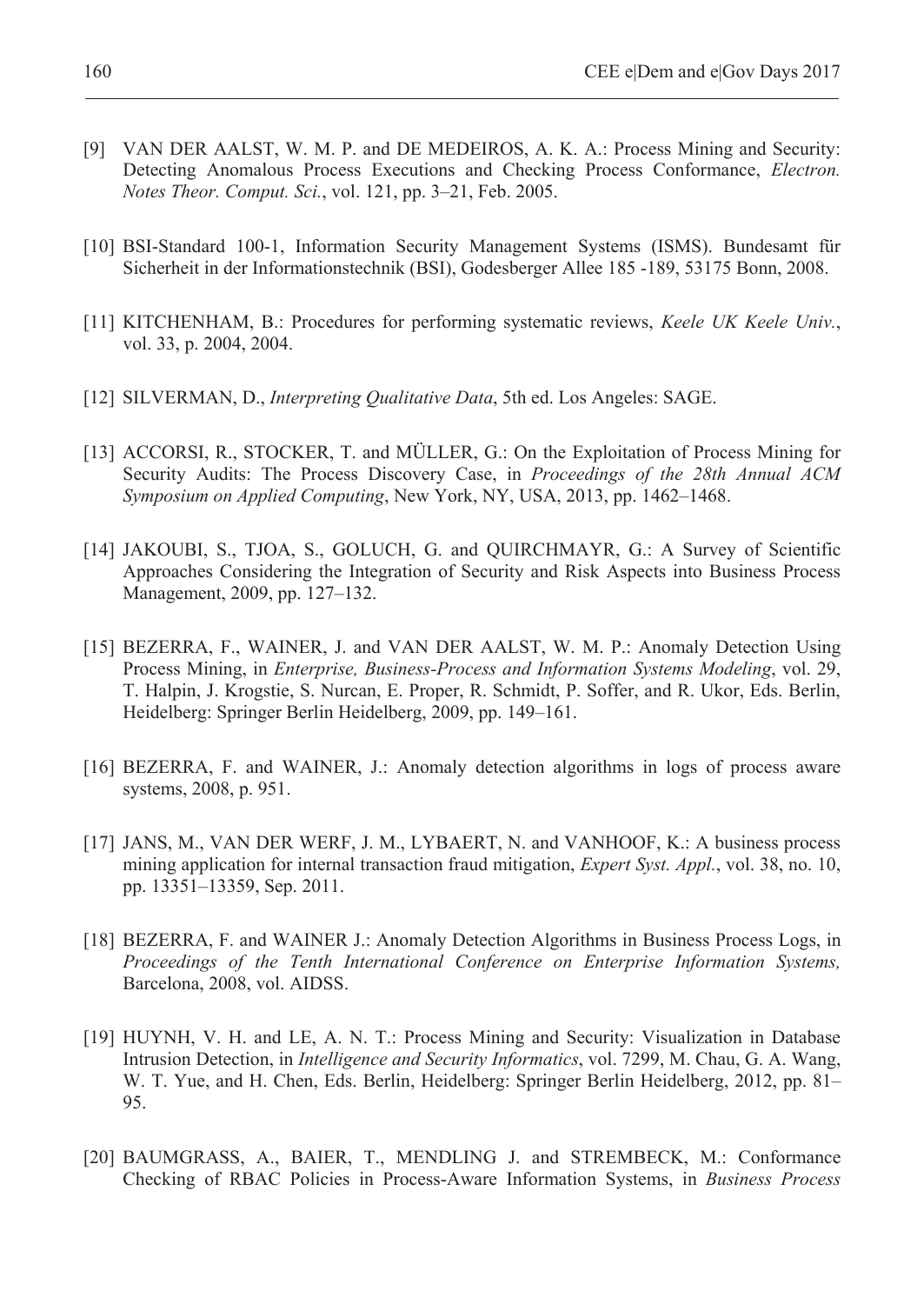*Management Workshops*, vol. 100, F. Daniel, K. Barkaoui, and S. Dustdar, Eds. Berlin, Heidelberg: Springer Berlin Heidelberg, 2012, pp. 435–446.

- [21] BEZERRA, F. and WAINER, J.: Algorithms for anomaly detection of traces in logs of process aware information systems, *Inf. Syst.*, vol. 38, no. 1, pp. 33–44, Mar. 2013.
- [22] LY, L. T., RINDERLE-MA, S., KNUPLESCH, D. and DADAM, P.: Monitoring Business Process Compliance Using Compliance Rule Graphs, in *On the Move to Meaningful Internet Systems: OTM 2011*, vol. 7044, R. Meersman, T. Dillon, P. Herrero, A. Kumar, M. Reichert, L. Qing, B.-C. Ooi, E. Damiani, D. C. Schmidt, J. White, M. Hauswirth, P. Hitzler, and M. Mohania, Eds. Berlin, Heidelberg: Springer Berlin Heidelberg, 2011, pp. 82–99.
- [23] DEPAIRE B., SWINNEN J., JANS M. and VANHOOF, K.: A Process Deviation Analysis Framework, in *Business Process Management Workshops*, vol. 132, M. La Rosa and P. Soffer, Eds. Berlin, Heidelberg: Springer Berlin Heidelberg, 2013, pp. 701–706.
- [24] BEZERRA, F. and WAINER, J.: Fraud detection in process aware systems, 2008, p. 254.
- [25] JALALI, H. and BARAANI, A.: Process Aware Host-based Intrusion Detection Model, *Int. J. Commun. Netw. Inf. Secur. IJCNIS*, vol. 4, no. 2, Aug. 2012.
- [26] JALALI, H. and BARAANI, A.: Genetic-based anomaly detection in logs of process aware systems, *Int. J. Comput. Electr. Autom. Control Inf. Eng.*, vol. 4, no. 4, pp. 692–697, 2010.
- [27] TALAMO, M., ARCIERI F., SCHUNCK, C. H. and D'IDDIO, A. C.: Conformance checking of electronic business processes to secure distributed transactions, 2013, pp. 1–6.
- [28] BEZERRA, F. and WAINER, J.: A Dynamic Threshold Algorithm for Anomaly Detection in Logs of Process Aware Systems, *J. Inf. Data Manag.*, vol. 3, no. 3, Sep. 2012, p. 316.
- [29] CALDERÓN-RUIZ, G. and SEPÚLVEDA, M.: Automatic discovery of failures in business processes using Process Mining techniques, in *Proceedings of the IX Simposio Brasileño de Sistemas de Información*, Joao Pessoa, Brasil, vol. 1, 2013, pp. 439–450.
- [30] ZHU T., GUO Y., MA J. and JU A.: Business Process Mining based Insider Threat Detection System, in *Advances on P2P, Parallel, Grid, Cloud and Internet Computing*, vol. 1, F. Xhafa, L. Barolli, and F. Amato, Eds. Cham: Springer International Publishing, 2017, pp. 467–478.
- [31] SARNO, R. and SINAGA, F. P.: Business process anomaly detection using ontology-based process modelling and Multi-Level Class Association Rule Learning, 2015, pp. 12–17.
- [32] MARDANI, S. and SHAHRIARI, H. R.: A new method for occupational fraud detection in process aware information systems, 2013, pp. 1–5.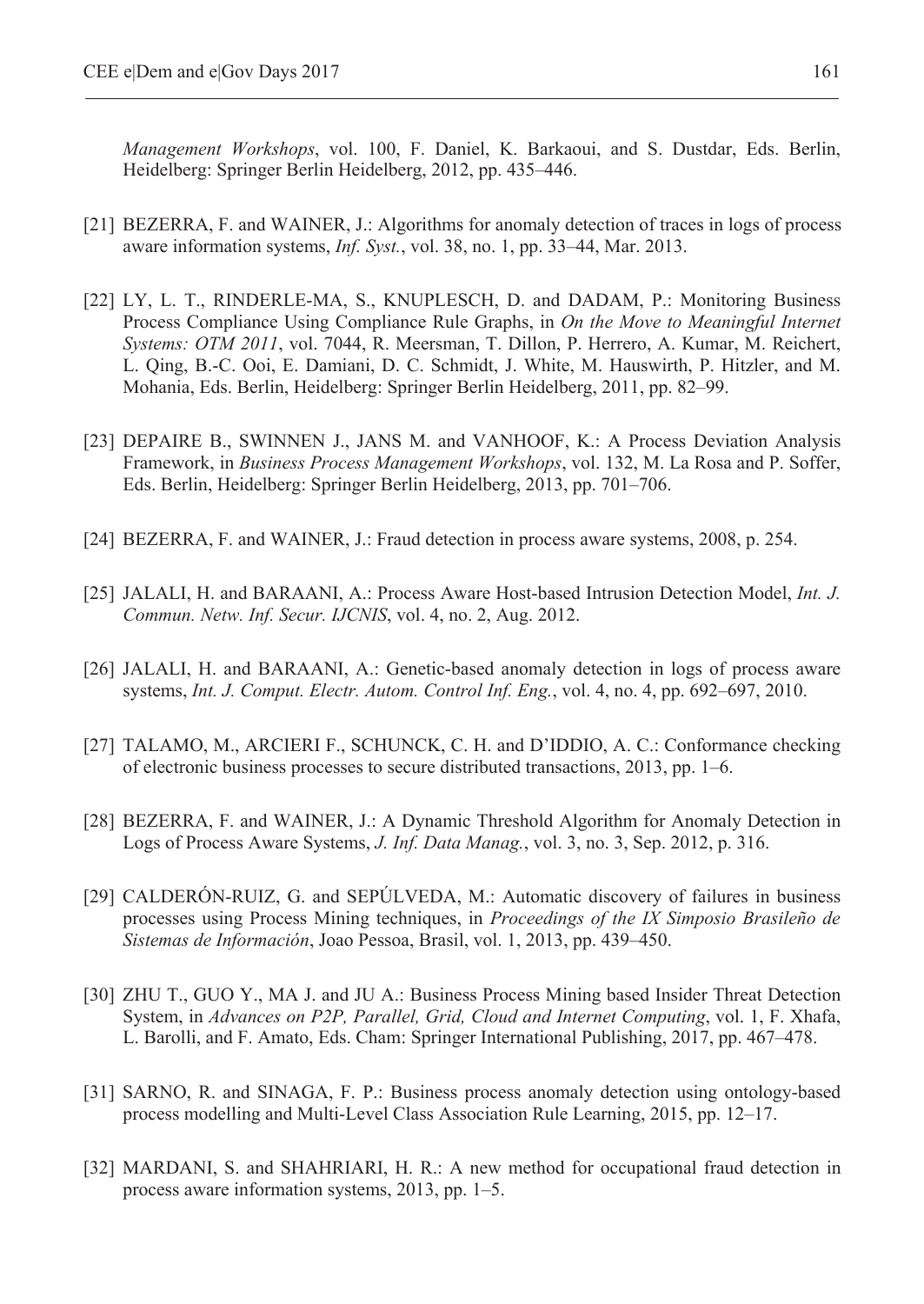- [33] HOSSEINPOUR, M. and JANS, M.: Categorizing Identified Deviations for Auditing, in *Proceedings of the 6th International Symposium on Data-driven Process Discovery and Analysis (SIMPDA 2016)*, Graz, Austria, 2016, pp. 125–129.
- [34] HAKVOORT, R. and SLUITER, A.: Process Mining: Conformance analysis from a financial audit perspective, *Int. J. Bus. Process Integr. Manag.*, vol. X, 2008.
- [35] LI, G.: A Framework for Detecting Deviations in Complex Event Logs, *IDA*, 2016.
- [36] MANNHARDT, F., DE LEONI, M., REIJERS, H. A. and VAN DER AALST, W. M. P.: Balanced multi-perspective checking of process conformance, *Computing*, vol. 98, no. 4, pp. 407–437, Apr. 2016.
- [37] HUMMER, M., KUNZ, M., NETTER, M., FUCHS, L. and PERNUL, G.: Adaptive identity and access management—contextual data based policies, *EURASIP J. Inf. Secur.*, vol. 2016, no. 1, Dec. 2016.
- [38] HUDA, S., AHMAD, T., SARNO, R. and SANTOSO, H. A.: Identification of process-based fraud patterns in credit application, 2014, pp. 84–89.
- [39] BUSTOS-JIMENEZ, J., SAINT-PIERRE, C. and GRAVES, A.: Applying Process Mining Techniques to DNS Traces Analysis, 2014, pp. 12–16.
- [40] TALAMO, M., ARCIERI, F., SCHUNCK, C. H. and D'IDDIO, A. C.: Providing contextbased security for inter-organizational electronic business processes, 2013, pp. 393–394.
- [41] TALAMO, M., POVILIONIS, A., ARCIERI, F. and SCHUNCK, C. H.: Providing online operational support for distributed, security sensitive electronic business processes, 2015, pp. 49–54.
- [42] GUPTA, M. and SUREKA, A.: Process Cube for Software Defect Resolution, 2014, pp. 239– 246.
- [43] HLUCHY, L. and HABALA, O.: Enhancing mobile device security with process mining, 2016, pp. 181–184.
- [44] SAINT-PIERRE C., CIFUENTES F. and BUSTOS-JIMENEZ J.: Detecting anomalies in DNS protocol traces via Passive Testing and Process Mining, 2014, pp. 520–521.
- [45] WEST J. and BHATTACHARYA M.: Intelligent financial fraud detection: A comprehensive review, *Comput. Secur.*, vol. 57, Mar. 2016, pp. 47–66.